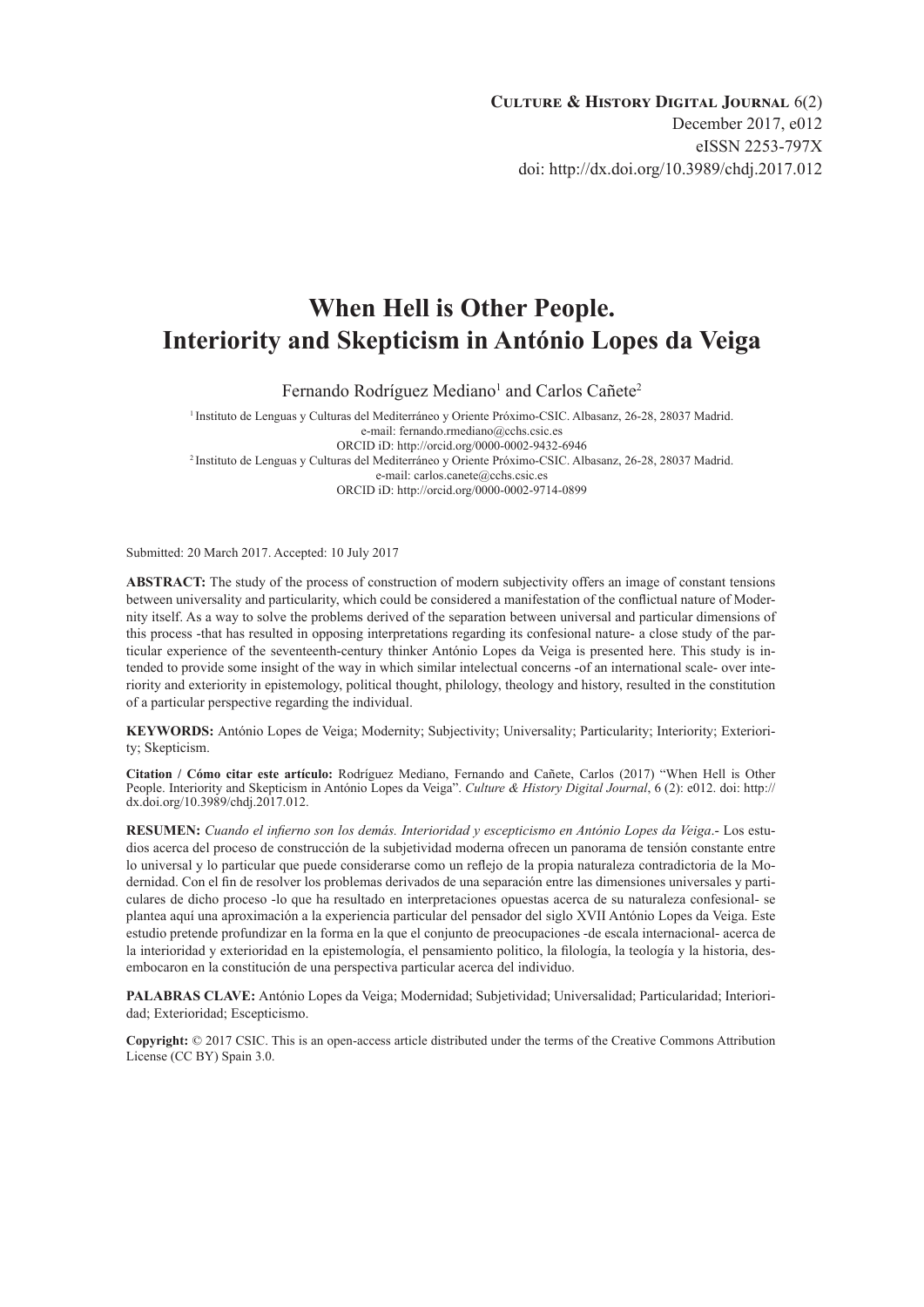The classic if somewhat controversial formula, *La crise de la conscience européenne,* as Paul Hazard put it in his groundbreaking book (Hazard, 1935), alludes to the long-term process of constructing and defining "consciousness". The relevance of this notion, therefore, is well beyond a simple allegorical effect of the book's title, since the emergence of a distinctive type of individual consciousness has been identified frequently as one of the main features of the emergence of European Modernity. However, at the same time, Hazard masterfully demonstrated the ambiguous and contradictory nature of that very notion. According to him, European Modernity is not only the expression of conciliatory and positive ideas but, also, a place for antagonizing and repressive views. Likewise, individual consciousness, as one of the central elements of this transformation, is not free from contradictions and tensions. Modern consciousness or subjectivity inhabits the distance between the interior and exterior, between subject and object. This gap is the battleground for the conflict between the affirmation of modern disciplining techniques and the emergence of a particular form of subjectivity whose agency was perceived as increasingly dangerous. This problematic or controversial context still exists as one of the fundamental obstacles to understanding how this emergence of modern subjectivity occurred.

Therefore, as a first step to unraveling the many conflicts underlying our understanding of this process, it is important to consider that the narratives regarding the emergence of modern subjectivity somehow reproduce the contradicting views of Modernity, as denounced by Hazard. First and foremost, narratives of modern subjectivity are marked by the tension between the interpretation of Modernity as a universal phenomenon and the particular character of its historical experience<sup>1</sup>. A recurring manifestation of this situation is the conflict between competing national or confessional narratives about the origins of modern subjectivity. It is common nowadays to situate the starting point of this controversy in the work of Max Weber. In his book *The Protestant Ethic and the Spirit of Capitalism* (1930), Weber argued that the Protestant -specifically Calvinist- form of spirituality was the basis for a progressive "disenchantment of the world", the modern development of critical thinking and individuality that ultimately also led to the development of the capitalist system of production and economic relations 2. It is necessary to bear in mind, however, that Weber was not original in his delineation of the origins of modern subjectivity. In fact, he was adapting a longstanding interpretation that situated Protestantism at the epicenter of modern rationalist and critical thinking, which can be traced back to early modern times and to the forefathers of that same intellectual genealogy<sup>3</sup>. It is revealing that replies to those claims can also be traced to that early date in the Catholic and, especially Spanish, context -as it was the case of the particularly difficult position of the *novatores.* This affirmation of the Catholic and Spanish role in the genealogy of modern thinking has continued ever since. Of special significance is the

or confessional categories but, also, of forgetting that confessional and cultural considerations were (and are) part of its fabric. **Beyond the confessional limits of Modernity?**  In recent years there has been an increasing effort to provide a meaningful description of the genealogy of Modernity which would overcome the conflicts of traditional narratives. These contributions seek to overcome the con-

fessional divide of previous antagonizing narratives of modernity by equalizing the relevance of each particular context -either Protestant or Catholic. Thus, the innovative nature of Protestant spirituality has been downplayed, pointing to the existence of medieval and pre-Reformation precedents (Eire, 2016: 937-938). Other contributions have focused on the troubles caused by a definition of these processes within each particular confessional context in contrast to its opposite. In this regard, the still frequent view of the Catholic context as the inverse of the Reformed one -which includes the use of such notions as Catholic Reformation or Counter-Reformation- has been denounced. Instead, they suggest that both contexts were experiencing parallel processes of adaptation to the same transformations in the early modern era: the emergence of the modern state, the discovery of new worlds geographically and in print, and the re-writing of history<sup>6</sup>. This awareness has led to the increasing adoption of more in-

Culture & History Digital Journal 6(2), December 2017, e012. eISSN 2253-797X, doi:<http://dx.doi.org/10.3989/chdj.2017.012>

work of Marcelino Menéndez y Pelayo who by the late nineteenth century, before Weber, suggested an alternative genealogy of modern thought, in his work *De los orígenes del criticismo y del escepticismo y especialmente de los precursores españoles de Kant* (Menéndez y Pelayo, 1891), showing the connections between early modern Iberian authors and modern philosophy. In the mid-twentieth century, José Antonio Maravall continued the discussion, debating the Iberian roots of the modern idea of progress as well as many other ideas connected to it, such as the praise of literary originality and a critical stance towards the authority of tradition (Maravall, 1966). A particular version of this trend was also defended by Américo Castro who argued for the relevance of Iberian Jewish *conversos* in the development of modern thinking4 . This position was more recently held by the late American historian of philosophy Richard Popkin, better known for his *History of Scepticism,* who was willing to demonstrate the Iberian roots of the revival of skepticism in the early modern period<sup>5</sup>.

The conflictual nature of these antagonizing narratives, as well as their continuation since Early Modern times, suggests that we should bear in mind Hazard's warnings over the extremely complex and pervasive nature of that ambivalence in the process of Modernity -and the emergence of modern subjectivity. A process including the affirmation of universal ideals constituted by the continuous affirmation of exceptionalism and particular identities. We should therefore be aware of the risk of reifying the limits of this process according to strict cultural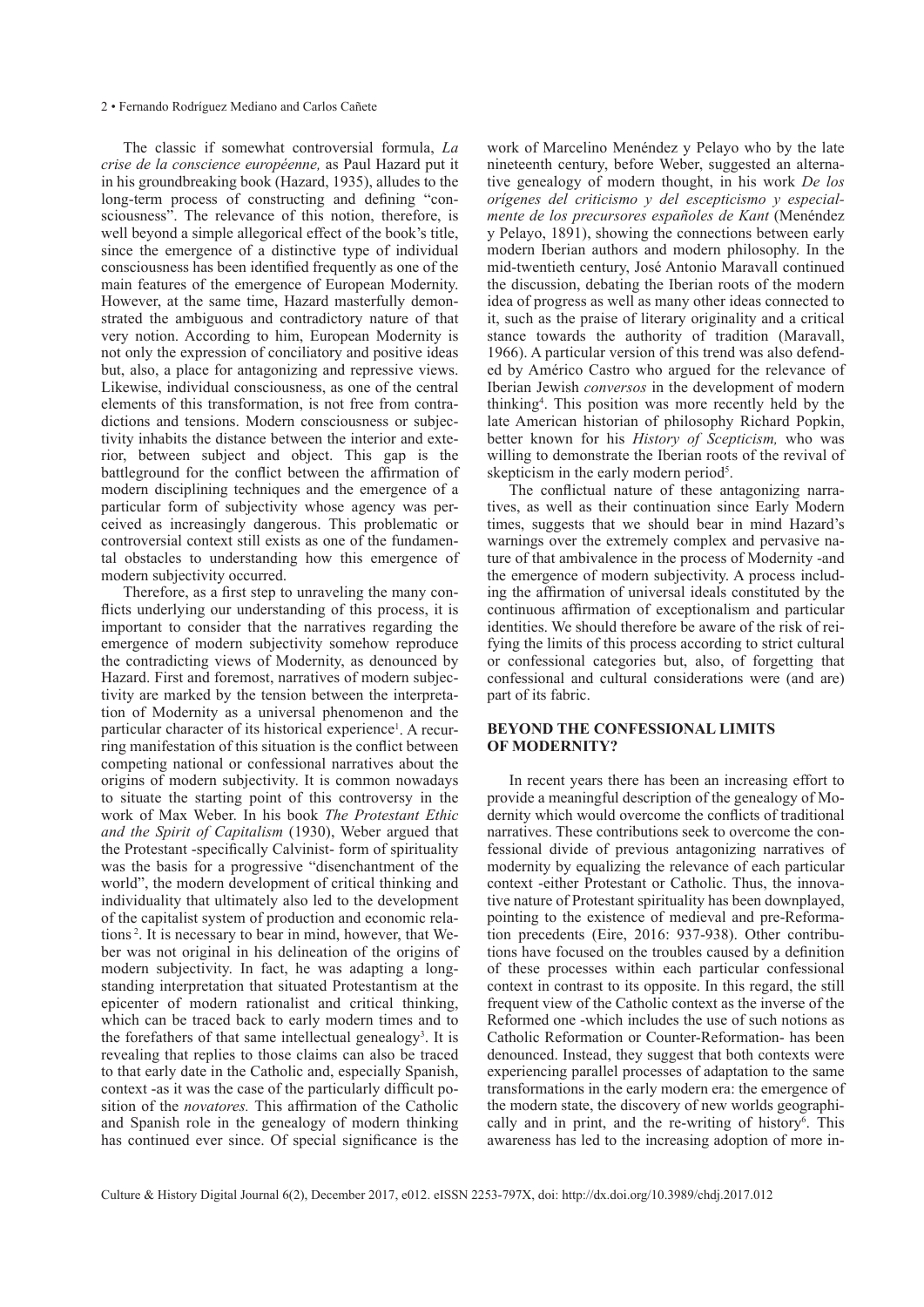clusive perceptions of the relation between these two contexts and new terms such as "Early Modern Catholicism" have been proposed to overcome the antagonist logic of previous categories (Bireley, 2007: 146).

This preoccupation over terminology, however, was deemed insufficient by Simon Ditchfield who considered it a secondary issue in comparison to the dilemmas posed by the descriptions of the complexity and dynamism of these processes behind the affirmation of Modern Catholicism (Ditchfield, 2004). More recently, Ditchfield has argued for the need to animate the rigid vision of Early Modern Catholicism built on a monolithic image of the results and implications of the Council of Trent. While he similarly denounces this "confessio-centrism" in contrast to Protestantism in which this vision is construed, he also warns against the tendency to pre-determine this critique by imposing the narrative of "we too-ism", as an answer to the search for a place for Catholicism in the emergence of the Modern World. Thus, he argues, the legitimate response to "the curse of Max Weber" has led to the substitution of the weberian teleology by yet another, this time inspired by a simplistic interpretation of Foucault's ideas. To overcome this situation Ditchfield proposes an approach inspired by the work of Steven Shapin on the history of science, which tries to overcome the presentist and teleological narratives of modern scientific and philosophical transformations through the contextualization and embodiment of these scientific and intellectual productions. He defends that "'Tridentine Catholicism' needs to be understood less as an abstract noun […] but rather as a concrete verb" (Ditchfield, 2013).

What Ditchfield highlights is probably due to the still frequent overdetermination of the definition of early modern processes according to -or in contrast to- the weberian model -and the Confessionalization Thesis derived from the works of Heinz Schilling and Wolfgang Reinhard. An example of this situation in the realm of literature on modern interiority is the work of Wietse de Boer regarding the system of social discipline in Borromean Lombardy (Boer, 2001). While adopting a Foucaultian approach, De Boer traced the development of a system of social discipline through the generalization of confession and penance as instruments of surveillance and control by the Post-Tridentine church. De Boer favored a vision of a conscious and instrumental reason -ostensibly championed by the Borromean archbishops- behind the emergence of these practices. The problem with this interpretation is that the analysis is overdetermined by the supposed intentions of those same authorities -which, in turn, overdetermines the confessional coherence of post-Tridentine church. According to this understanding, a predetermined confessional result is expected, and this is precisely why the disjunct between the supposed intentions of the authorities and the results of the process leading De Boer to state that "essential in [his] study is the distinction of intent and effect" (Boer 2001: 87). The problem with this perspective, as denounced by Ditchfield, is that by countering the protestant parochialism of the Weberian and Confessionalization Theses by exhibiting the muscular tone of the disciplinary system in Borromean Lombardy, it still fails to overcome the confessional divide by precisely reinforcing and predetermining confessional boundaries.

More recently, the example of Early Modern Iberia has provided a fertile ground to explore the constitution of modern subjectivity as a process that transcended confessional and cultural boundaries but, at the same time, resulted in the affirmation of collective (and individual) identities. Mass conversions in Early Modern Iberia, and the subsequent necessity to integrate those converted minorities, posed a tremendous challenge to traditional socio-cultural categories. Suspicion about the sincerity of the converts -whether real or imaginary- and the indeterminacy brought by the dissolution of religious difference resulted in the emergence of a general atmosphere of anxiety over individual and collective identity. This climate was a fertile ground for the proliferation of skeptical attitudes and doubt which permeated all aspects of life from everyday relationships to intellectual elaborations. In an effort to control these indeterminacies, new institutionalized narratives and devices were developed to control individual and collective identity. Instruments of discipline and surveillance sought the accurate definition of inner self. This institutional regulation of interiority, however, did not impede - and in fact many times fostered- the appearance of resistance and the proliferation of interiority as the locus of a conscious -critical- self. Hence, as it has been suggested, the Iberian context offers an additional perspective on the process of forming Modern subjectivity which has generally been overlooked in traditional narratives. Moreover, it is a view that goes beyond the confessional and cultural boundaries set by traditional approaches (García-Arenal, 2016).

Several works have already initiated the study of particular aspects of this context and, more importantly, have highlighted its cross-confessional dimension. Specially relevant are the works on the relational nature of alumbradismo (Pastore, 2004), the repercussion of Loyola's Spiritual Exercises (Sluhovsky, 2013) and the cross-cultural repercussions of the *taqiyya* -the islamic term for religious dissimulation- (García-Arenal, 2013). These works are all the more relevant since they have explored practices with broad implications for the emergence of inner religiosity, introspection, doubt, and self-criticism. The implications of those examples multiply if we consider how evangelization, discipline, and the regulation of manners, far from being practices restricted to particular cultural settings, had similar manifestations across the European context as well as those traditionally considered as colonial contexts<sup>7</sup>, which has led to confirm a continuity in the proliferation of similar disciplinary systems in all those situations (Prosperi, 1996: 551; Ditchfield, 2013: 30; Cañete and Torres, 2017).

All these works have certainly contributed to a more profound understanding of the multiple and contradictory dimensions of the process of constructing modern subjectivity. Overall, we consider a fundamental conclusion of these efforts to be the overcoming of confessional determi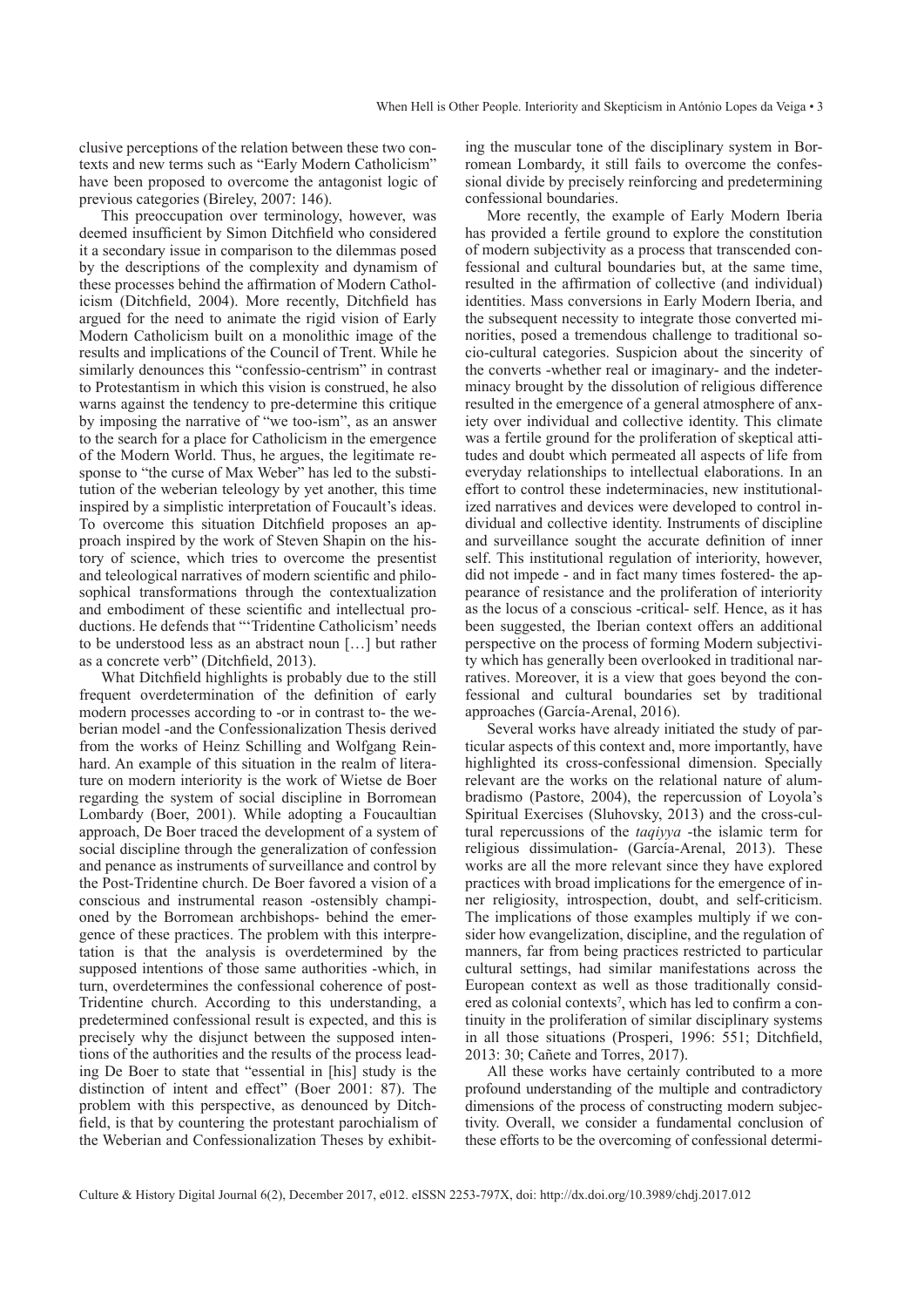nation of this process -centered in Protestantism, as a reaction to it, or focused in religious minorities- which must also be accompanied by a permanent consideration of the ways in which this process actually stimulated the formation of those confessional boundaries and individual identities. Hence, this situation is not distinct from any responsible approach to the wider phenomenon of Modernity, which constantly exhibits universal and particular manifestations that permanently challenge and reinforce each other. In the case of the formation of modern subjectivity, it is also relevant to consider that self-fashioning had collective as well as individual manifestations. This ambivalent nature creates a perfect environment for the proliferation of forms of coercion and discipline but also a space for interior affirmation and resistance. This context makes it even more necessary to explore ways to represent this Janusfaced reality. How could we comprehend this complexity?

Other authors have offered models to define this ambivalent reality. It is the case of the german sociologist Norbert Elias (2000), who in his major work about the civilizing process proposed a model that considered both the social and individual dimensions of disciplinary systems. The notion of the civilizing process, through the study of Early Modern courtly regulations of manners, also sought to provide an explanation for the formation of a universal social tendency in self-discipline and, simultaneously, of the particular national formations in which this process resulted. From the perspective of intellectual history, Richard Popkin presented his *History of Scepticism* (Popkin, 2003) as a narrative in which skeptical attitudes where a common denominator of both religious and anti-religious authors, Protestant and Catholic, old and new Christians. According to him, skepticism, as a fundamental characteristic of modern thought, was not the product of a particular confessional context but, rather, was the emerging result of a polemical dynamic and, hence, simultaneously, contributed to the affirmation of each confession, the questioning of the rest of them and, ultimately, all of them.

We certainly think that there is an undeniable crossconfessional dimension of the processes of Modernity, and -particularly in its intellectual dimension- of the emergence of modern subjectivity. As Stuart Clark has argued, there were themes and mechanisms (rhetoric, casuistry) that recurred in the formation of modern consciousness in Protestant and Catholic contexts alike (Clark, 1997: 64- 65). Prudence also became a major common denominator of self-fashioning attitudes in those contexts (Martin, 1997). However, while we completely endorse that there was a continuity of interests or, rather, concerns and preoccupations that resulted in similar responses across confessional boundaries -which could be considered a "field of problems"-, we also believe that those ideas also affirmed particular positions, either individual, social, political, or confessional. Therefore, a close regard to the intellectual formation of modern consciousness would offer a complex image of tensions between the universal and the particular, the social and the individual, the authority and the subversive. We believe that to explore what is beyond confessional and social limits in the modern construction of subjectivity it is necessary to understand how those transgressions were always the product of particular experiences, which is precisely what made them examples of self-assertion. This is why, as the axis for such a survey, we suggest the example of a particular author who experienced the raw historicity of those tensions as a conflict between interiority and exteriority in his courtly *milieu*. This author is the Portuguese António Lopes da Veiga (or López de Vega), undeniably one of the most radical skeptical thinkers of seventeenth-century Iberia.

# **The Lone Man who laughs**

The dialogue between Heraclitus and Democritus has enjoyed a long literary and philosophical life. The contrast between the weeping philosopher and the laughing philosopher illustrates different levels of discursive tension: from the likelihood of a more-or-less personally-engaged social criticism to the formulation of a radical disenchantment with the misery of the world, in which — as was Father Vieira's case — Democritus's laughter is nothing more than another form of lamentation (Vieira, 2001); from the topical illustration of physical characteristics and character traits linked with the bodily humours, to a finely shaded discussion of serious epistemological problems (García Gómez, 1984). This last was the case of Montaigne — a key figure in adapting ancient problems of Greek skepticism to modern philosophical thought when he invoked Democritus and Heraclitus in dealing with the problem of phenomenon and appearance, and its rule in the discursive regime of truth: objects can appear with distinct characteristics to different subjects (wine that is sweet to one person can be sour to another), and thus one can suppose that both characteristics belong to the object (Heraclitus), or that what is perceived has nothing to do with the essence of the object (Democritus). Despite Greek skepticism's varied interpretations of this point, Montaigne appears to integrate both solutions as part of the same problem, which leads in the end to a materialistic view of the phenomena: appearance, whether or not it has any direct relation to the object, is still a physical object which presents itself to us with its characteristics. Thus Montaigne opens up a problem which classical Pyrrhonism had managed to keep closed: 'the trap of the underlying worlds' ('le piège des arrière-mondes') behind the appearances (Paganini, 2008: 53), with its consequent tension between interior and exterior, practice and truth — a tension that produces a completely new elaboration of the ideas of truth and appearance. The result is an aporia which, in Montaigne's case, was resolved not so much by any original theoretical elaboration as by a reflective method of writing (Paganini, 2008: 55). Nevertheless, his work reveals skepticism's modern face, and gives an original shape to those aspects through which European modernity would lay hold of doubt as it grappled with the rift between appearance and reality — whether in terms of the subject's internal representation or of the cognitive relationship between subject and object through the phenomenal screen. Phenomena now acquired a complex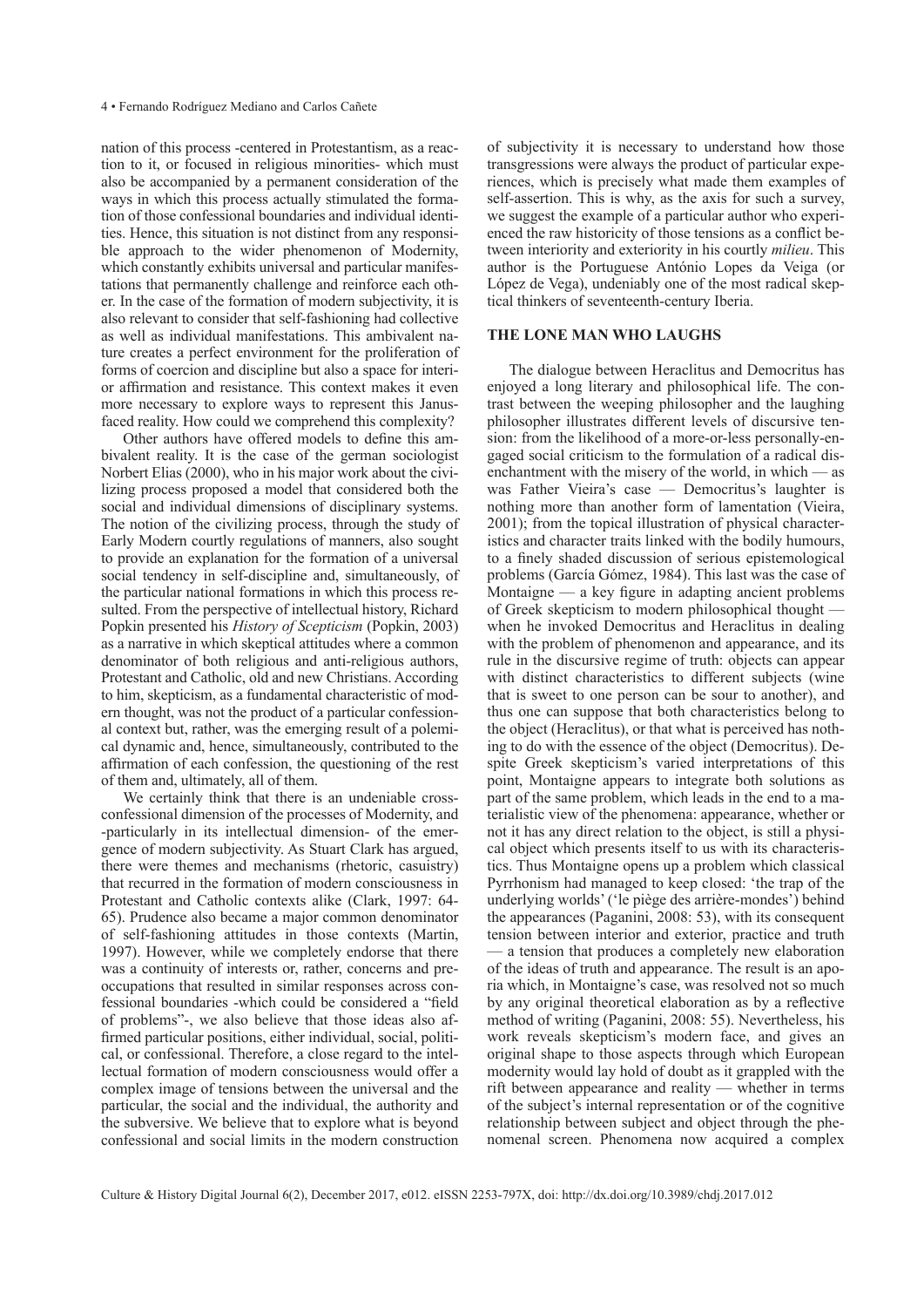value which no longer depended on the object but rather on the structure of the subject itself: an objectifiable phenomenon that can either be described in terms of its physical and mechanical manifestations, or else can be subjected to criticism in its dogmatic — such as moral or religious — aspects (Paganini, 2008: 59-60).

A radical expression of skepticism based on the net external-internal division can be found in one of those seventeenth-century Spanish works that recovered, in a more original way, the *topos* of the philosophers who laugh and weep: *Heráclito y Demócrito de nuestro siglo*, by António Lopes da Veiga or López de Vega. It is, in the opinion of Jeremy Robbins, one of seventeenth-century Spain's most original intellectual works (Robbins, 2007: 178-200). In his exposition of this book, Robbins highlights the skeptical principles which Lopes da Veiga explicitly claimed for his own: except for the divine truths known by faith, and mathematical demonstrations, nothing can be known with certainty, at least in the name of science (Robbins, 2007: 179). All the realms of the natural and human world are subject to such contingencies as to make any solid and rational knowledge impossible. Thus, Lopes da Veiga's Democritus aims his laughter at the natural philosophers and experimentalists, who believe they can derive knowledge from the facts they experience under conditions that are impossible to control (Robbins, 2007: 182). When he treats of classical philosophy, Democritus divides it into three schools: Dogmatics, Academics, and Skeptics. As Robbins points out, when Lopes da Veiga speaks of 'Skeptics', he is referring to the Pyrrhonists; in fact, at one point Democritus refers to himself as a Pyrrhonist. This is inexact, however, for he does not argue for a total avoidance of assertion but rather for the possibility of believing in something which, while not absolutely infallible, allows for a degree of "credible and probable" ("verosímil y probable") knowledge. This is a position proper to the Academics (Robbins, 2007: 180), which of course sends us back to the central problem of moral probabilism (Robbins, 2007: 187ff). The methodological principles held by Lopes da Veiga were stated by Democritus: judgement should not be linked to the principle of authority but only to the "disenchanted light of [natural] reason" ("la desengañada luz de la razón"), which is "the sure, universal mother of all sciences". When in doubt,

free judgement [...] fits poorly with reflecting by faith on human things, and only the highest degree of probability discovered by its own speculations will allow it, in ambiguous matters, to be partial to this or that solution (Lopes da Veiga, 1641: 9-10).8

Natural reason, criticism of the principle of authority, skepticism, neo-Stoicism, probabilism: it is not always easy to find intellectual consistency with a philosophical tradition in this cluster of questions associated with Lopes da Veiga. Rather, one must explore the way in which he develops skeptical discourse in fields like political thought, preceptive poetics, or critical history.

For Lopes da Veiga, the act of "disenchantment" ("desengaño", lit. 'untricking', the state of being undeceived) produces the singular figure of the "Lone Man at Court", which he develops in the dialogues of the Philosopher and the Courtier, collected in *Paradoxas racionales,* a work he had completed in 1655, near the end of his life, and had prepared for publication, but which in fact was not published until 1935. The Lone Man at Court is the figure of the disenchanted Philosopher, initially a contrasting figure to the topical Lone Man of the Village. To retire to the city allowed him to live according to the dictates of reason without the discomforts of rural life, which is full of village people whose reason serves "only for personal gain and damage to others",<sup>9</sup> where it is impossible to pass unnoticed or to escape the control of a society in which "everything is seen. Everything is noticed. Everything is spoken badly of"10 (Lopes da Veiga, 1935: 15); where every argument is founded on the principle of local authority, and 'in every conversation, what such-and-such a wise man said is taken as the voice of an oracle, and the proof of whatever is being discussed is what so-and-so said' (Lopes da Veiga, 1935: 15).11 Urban retirement as a space for the operation of reason is the first indication of the epistemological dimension of this topography, which constitutes (as we shall see) a central point of Lopes da Veiga's thought (Ocasar Ariza, 2015: 349-351), based on the net distinction between appearance and truth.

# **Human inequality**

The issue of human inequality was one of Lopes da Veiga's obsessions. It was the topic of the initial dialogues in *Heráclito i Demócrito,* and also of the second "Paradoxa" in his *Paradoxas racionales,* titled, "La diferencia de la sangre i de los nacimientos ni tiene verdad en la naturaleza ni es más que una vanidad ridícula al verdadero filósofo" ('The difference of blood and birth has no true basis in nature and is nothing more than a laughable conceit to the true philosopher') (Lopes da Veiga, 1935: 34ss). In this dialogue a philosopher and a courtier debate whether social inequalities have a natural origin. The courtier believes that birth in either a noble or a humble family is a matter of nature. In fact, nature itself manifests differences between species and between races within each species. To inherit blood from one's parents is, in the final analysis, a matter of nature also. The philosopher, answering these arguments, gives two reasons why inequality is not a question of nature: neither republics nor ministers nor princes have received the power from nature or its Author to "change and qualify" ("cambiar i calificar") blood; and not even nature or God himself could do that without at the same time changing the species (a radical and "modern" version of the problem of the extent of power and God's will at a time when the idea of nature was expanding conceptually). Lopes da Veiga underlines the radical separation between "natural law" and "civil law" or "political law", and adheres to the typical Tacitist idea of dual morality (Núñez, 2007: 87), although the consequences of this are not always of the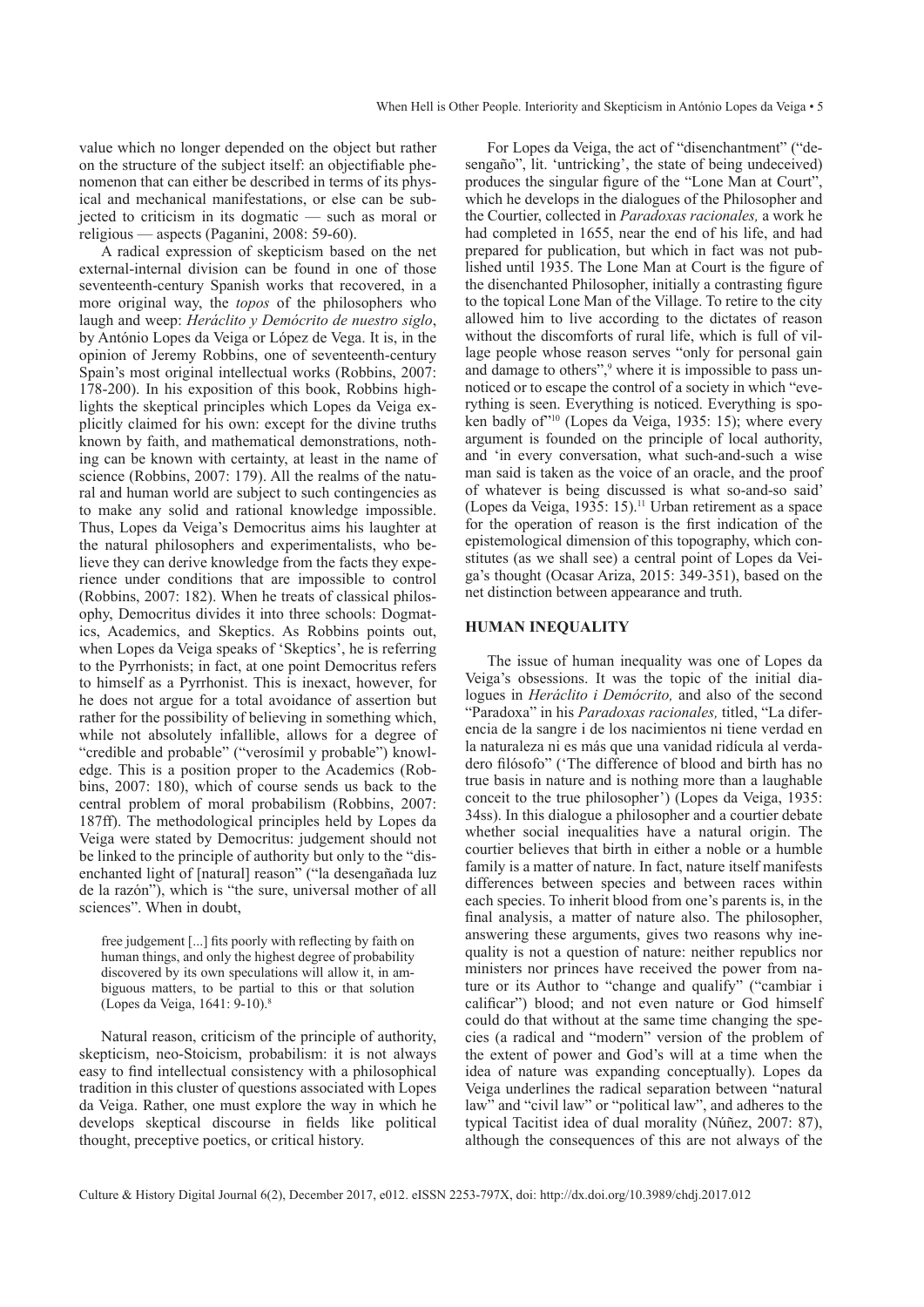same sort. In *Heráclito i Demócrito,* Lopes da Veiga connects "natural law" to the myth of the Golden Age invoked by the poets, when human equality was supposed to have existed. But it is useless to give credit to such a myth once inequality, with its nobility and monarchies, has entered History ; rather, one must accept it with a view to preservation, although the wise person knows in his heart that social distinctions and values linked to honour have nothing to do with truth:

It is not a type of flattery to accept, in political terms, what political law has been able to furnish for the purpose of good government. Thus one ought to laugh internally in agreement with the natural law that makes everyone equal, while externally accommodating oneself to the civil order that establishes differences. And this distinction holds true, both in what is felt and in what is manifest, even though they seem to be contradictory actions (Lopes da Veiga, 1641: 15).<sup>12</sup>

This distinction between the exterior world of ceremonies and the interior world of truths has its counterpart in religion:

As for the others, be aware that, just as Religion has two types of worship, one internal and the other external, so the same division exists in human considerations and venerations. Internal veneration, I freely admit, is owed by the wise man only to either intellectual or moral virtue. But external veneration, so long as it is moderate (taking into account the custom of the world, which you alone are not sufficient to amend), is required of you by civil life and the need to preserve yourself (Lopes da Veiga, 1641: 13-14).<sup>13</sup>

If Democritus criticises those who invoke a Golden Age of natural human equality, and calls for respect for the social hierarchy as a means of maintaining political order, the *Paradoxas racionales* seem to show a preference for the philosopher's disenchantment in the face of the "falseness" that comes from the "showiness in haughty ostentation" ("figurería en las ostentaciones endiosadas") of those who take their noble birth seriously, in a ridiculous spectacle from a farce or comedy (Lopes da Veiga, 1635: 41). The different ways that people ought to be treated in accordance with their social status can be imposed by "the political government or the style of each province [...] but the wise and disenchanted person will reserve internally a right knowledge of the truth of each one's essence",14 accommodating himself, as regards externals, to what he cannot change or reform (Lopes da Veiga, 1635: 41-2). Criticism of aristocratic values linked to lineage and honour ("the maddest form of tyranny", "la tiranía más loca") becomes even more radical when speaking of the military profession,

so glorious according to political reason but, according to natural reason, a brutality unworthy of humans. And military valour, according to this same judgement, ought to be called bestial savagery rather than valour (Lopes da Veiga, 1635: 76).15

In criticising wars, he places most of the blame on kings or a few free republics which,

not content with subjugating the bodies of their subjects, have extended themselves to wishing to subjugate their minds as well and persuade us that we ought not only to obey and serve them with our bodily members but even with our reason, giving the same credit to their decisions that they give to divine ones, even to the extent of repudiating the latter and the natural law on which they are based (Lopes da Veiga, 1635: 86).<sup>16</sup>

In this sense the *Paradoxas racionales* appears to be the counterpoint to *El perfeto señor,* a political work in which Lopes da Veiga describes, not the interior vision of the disenchanted man, but what external practice of political government should be. In this work he recommends, for example, different ways of treating people according to their condition and the public good (Lopes da Veiga, 1653: 28-36). In some sense, Lopes da Veiga appears to offer in his writings a tri-part position with regard to the political problem of the separation between the interior and the exterior, or natural and civil law: the position of him who stands within the logic of governmental practice, as in *El perfeto señor;* the position of the disenchanted philosopher who knows the natural reality below the laughable social conventions, and who, in the *Paradoxas,* sees the interior life of the wise person retired at court as the place of truth; and finally the position of Democritus, who laughs at the illusions of natural equality that expect to transform the hierarchical and political order, and who adopts a cynical skepticism regarding the possibility of bringing together the natural and political laws. One might say that each of these positions is a response, not to the ridiculous external "reality", but to the ways in which the subject arranges and sees himself with respect to that external "reality". As in Montaigne's case, the aporia of the idea of the "arrière mondes" consists of creating a strong idea of the materiality of the phenomena, which *de facto* loses its merely illusory character and becomes the horizon with which the various possible forms of subjectivity align themselves. This is a crucial point, constituting — as Paganini has indicated — one of the ways that Stoic philosophy and Greek skepticism were recovered by Modern Europe. It also forms a central axis for the expression of the moral problem made explicit by Lopes da Veiga's epistemological scheme, as Robbins says; namely, the notion of probabilism, which is the key element informing a good part of the political, scientific, and historiographical debates of the period.

# **Literary disputations**

For Lopes da Veiga, a literary disputation was the only occasion when a philosopher who was retired at court ought to set aside his modesty and the solitude of his retreat. His sixth "Paradoxa" is titled, "En las contiendas literarias, más desayuda que aprovecha la modestia, i el que no se hiziere temer con el modo no se hará estimar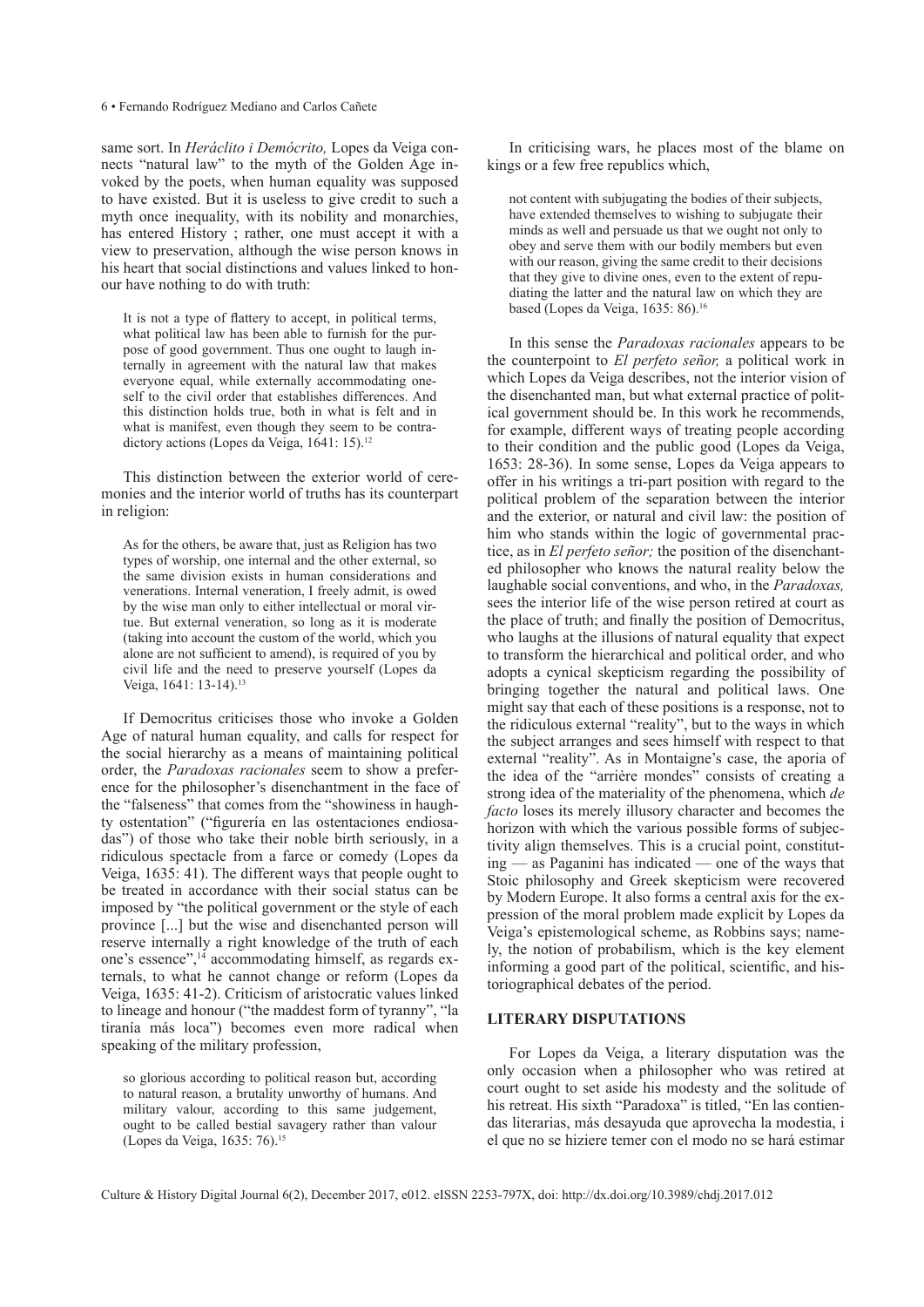con la sustancia" ("In literary contests, modesty is more a hindrance than a help, and he who does not make himself feared by his manner will not be esteemed for his substance") (Lopes da Veiga, 1635: 125). A learned person ought to be more feared than loved, and should provoke such fear in his adversaries that they will not dare to speak in his presence. Here the notable interior-exterior separation acquires a new meaning in Lopes da Veiga's discourse: if someone does not dare to dispute publicly with a learned person, the motives for such reluctance — being convinced by the other's argument; fear of being made to look a fool — matter little. What truly matters is external respect; those who witness the dispute "do not guess at nor pay attention to motives". In order for one to acquire respect, "in controversies there is no means more *à propos* than to make oneself feared, whether by being known for one's self-suffiency, or by the sharpness of one's replies, or by one's belittling of objections" (Lopes da Veiga, 1635: 128).17 This is an argument that puts utility above honour or reason, and which Lopes da Veiga derives from his personal experience as a controversialist in the "depraved" Spain of his time, with its abundance of "people who are taken to be oracles by everyone who speaks to them, for no other reason than that they give solutions confidently and treat those who contradict them with scorn" (Lopes da Veiga, 1635: 129).<sup>18</sup> In literary disputes, to seek to be loved by others is a sure way of being despised, because what everyone truly loves is his own opinion. Lopes da Veiga was an experienced man in the literary and courtly environment of seventeenth-century Spain. There he had tried with varying success to make a career for himself, from his role as secretary to Bernardino Fernández de Velasco to his quest for the generosity of protectors such Manuel Álvarez Pinto y Ribera or Francisco Fernández de la Cueva (Acquier, 2000). The already-mentioned vicissitudes of his political thought and ways of interpreting the distance between civil and natural law have been the subject of a variety of interpretations; they could perhaps be integrated into the evolution of his courtly and academic career, and the varied consciousness of the separation between "mode" and "substance" which, in different ways, permeates the whole of courtly literature (Acquier, 2000: *passim* ). The dialogue genre, while always recalling classical models such as Cicero, underwent a radical change throughout the Early Modern Period, reflecting conditions of new literary and courtly institutions of sociability, in which the rules of communication were substantially transformed. Doubt was no longer a tool of argument, used in the dialogue as a maieutic technique for eliciting the truth; rather, it was now shown to be a solvent attacking forms of constructed authority, a tool of the reasoning power that acted on the basis of the new concept of distance between exterior and interior (Ong, 1958).

António Lopes da Veiga knew the world of literary controversies well; he participated in it keenly and even organized debates at his house (Sánchez, 1961: 123-134). From his retirement at court, the Philosopher of the *Paradoxas racionales* describes such controversies in negative terms, taking a position that eludes "the ordinary competitions, gatherings, academies, and courtly congregations"19 which, in Spain, unlike other countries, had become "a terrible battleground, a perpetual iron-worker's shop of thundering voices and controversies," where conceit and arrogance predominated, and which were more like battles than places where "truth is investigated". In the end, they were "gatherings of different hierarchies of 'men of understanding', not all of them refined by studies, but rather a mix of drones and worker bees; of ignorant men to whom 'good reason' was attributed, and experts [...]".<sup>20</sup> This hierarchy is made up of diverse classes: those who lack an education, who "learn some principles in that place which they would be better off not to have heard, and, using them, intrepidly enter into any topic that is proposed,"21 employing without rhyme or reason the "little reasons" they heard "the day before"; and the meek ignorant men "who listen and are silent when points of science are argued", $2^2$  who look for recognition by a different means, whether by "grace and elegance", or "jests and witticisms, most of the time consisting of the sudden twist of a double meaning".23 The educated men, finally, lacking in modesty, "go ahead and decide that whatever their proposal might be is a matter of faith, while condemning all the others as heresy",<sup>24</sup> which results in a "hubbub of voices and Babylonian confusion"25 in which — unlike in other countries — all that is sought is "a show of superiority either in one's studies or one's cleverness" (Lopes da Veiga, 1935: 20-23).26 One might compare the sarcasm with which Lopes da Veiga's Democritus treats literary meetings with the happiness shown by Manuel de Faria y Sousa's Democritus when spending all his money travelling the world searching for conversation with other men (Sosa, 1674: 28). The same impulse that in the latter showed itself in a hope of human communication through dialogue, in Lope da Veiga has become a radical disenchantment with social institutions and courtly rhetoric.

In Lopes da Veiga, this type of meeting, of the sort that was common in the Madrid of his day, had at least two dimensions: on the one hand, its social aspect, in which literary controversy marked out a space of courtly sociability. There, along with literary and erudite arguments, those in attendance spoke about: "What places and types of employment have been given out or appear likely to be given out again? What places in public government are the most prestigious and the most worthy to be sought after? What styles are observed in the law courts?"27 and other such issues of court politics (Lopes da Veiga, 1935: 28). Lopes da Veiga's critiques of academic meetings are counted among the most radical of the seventeenth century (King, 1963: 99). In relation to this central collection of concerns it is possible to establish an additional link to his political thought: let us not forget that Lopes da Veiga was secretary to the *Condestable* Bernardino Fernández de Velasco, an important figure in reorganising the management of documents in that noble house, and who had a high notion of the political dimension of its archive, its history, and its literary culture as they were connected to the construction of his lineage's memory.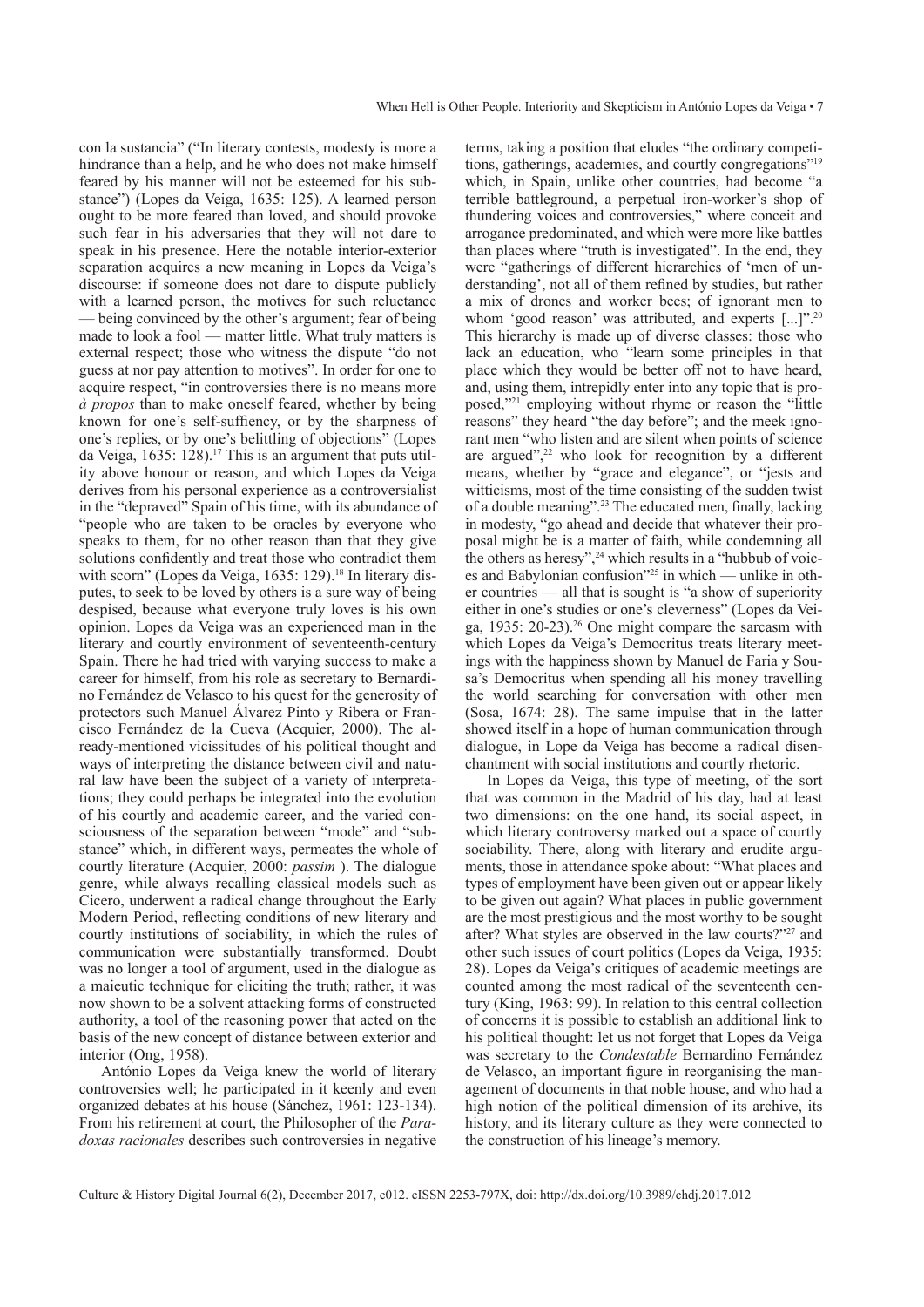On the other hand, the literary meetings also had an epistemological dimension. It is possible to fit Lopes da Veiga within a cultural shift that radically affected the function of the dialogue as a dialectical expression of a certain regime of truth. This is a commonplace of "modern philosophy". For example, Robert Boyle, in his ferocious criticism of the culture of scholastic dialectic, wrote:

[...] the litigious philosophy of the schools seldom furnishes its disciples with better than dialectical or probable arguments, which are not proper, either fully to satisfie the person that employs them, or leave his adversary without any answer, plausible at least, if not full as probable as the objection; upon which account, men that have more wit than sincere love of truth, will be able to dispute speciously enough […] (Boyle, 1690: 46).

In Lopes da Veiga's own words, this is a criticism of those who, lacking education and arguments, prefer to lay hold of "flattery and forceful boldness" ("la carantoña i de la violencia del descaramiento"); people who respect nobody and whose success is owing to the fact that,

since the questions usually raised for discussion are the sort that cannot be demonstrated mathematically, a clever person will always find a means of escape, and even a means of attacking the most accepted conclusions of learned men" (Lopes da Veiga, 1935: 22).<sup>28</sup>

The "mathematical demonstration" alluded to here expresses the reach and limits of the speculative method. As to its reach, the mathematical system is the proper means of expression for the true sciences, because it is the only one that is accurately demonstrable. Beyond mathematics, that which can be known with certainty is so slight that it is equal to nothing, and therefore useless:

To speculate about the secrets of Nature, the Causes and Effects of all that the Universe contains, is undeniably praiseworthy to the extent that it represents the curiosity of the Understanding and the exercise of the Mind. But to make it one's principal occupation, to hang one's reputation, or loss of it, on this, given the uncertainty of all its conclusions and the little usefulness that follows from such Study, is not only, in my opinion, unworthy of praise, but is a most undignified and laughable objective no matter how one looks at it (Lopes da Veiga, 1641: 225-226).29

This skepticism with respect to the possibility of establishing sure knowledge about things is the reason why he calls himself a "Pyrrhonist". Once one moves beyond the limits of sure mathematical knowledge, the only valid criterion is utility, which is understood as the governing and preserving of life. For this reason, the true philosopher should dedicate himself to searching for what is most useful, not to theoretical speculation. As his Democritus says: "I call 'wise', not the most speculative person, but the one who knows what is most to his advantage" (Lopes da Veiga, 1641: 337).<sup>30</sup> For this reason the education of philosophers should include some mathematics, enough to allow for "interacting and conversing" ("el trato y las conversaciones"), and a few rudiments that can be used in commerce or for making purchases in the marketplace, for music, or for eventually dedicating himself to building fortifications or other practical activities. Speculative wise men like Anaxagoras or Thales abandoned the search for utility in favour of speculations, and for that reason one lost his property and the other fell into a pit (Lopes da Veiga, 1641: 337-8).

# **History, grammar, and criticism**

History also lacks that utility that classical thought had given it as life's teacher and prudence's staff. A staff, Democritus says ironically, is only good for the lame or the feeble (Lopes da Veiga, 1641: 197). History is a human work, and as such is subject to all sorts of passions. It is impossible to find among humans unvarying information about the same acts. Beyond a few general facts that everyone knows, no single truth about human history can be established. History's authority derives from the fact that it is presented in printed form and arranged by chapters (Lopes da Veiga, 1641: 198-9); one might say that its authority depends on its appearance of authority. For the rest, those who invoke the usefulness of history for human government have never really learned anything solid about history. On the contrary, the naturally perverse person learns from history "to know the defects of other people's lineages" or to "support those of his own."31 The historian, pulling a single thread, weaves a discursive plot that transforms news into Science in order to dazzle the ignorant (Lopes da Veiga, 1641: 199). 32 In the final analysis, a prudent man can derive a certain amount of useful teaching from historical documents to satisfy his own curiosity or in aid of his public responsibilities, "even so, abstracting it from the truth or falsity of the accounts";<sup>33</sup> but in general the humanities only serve people of "vain showiness, if not evil curiosity" (Lopes da Veiga, 1641: 201).34

The accusation of useless speculation that Lopes da Veiga launches at Natural Philosophy returns in rawer form when he attacks the "arrogant crowd of Grammarians and Critics [...] the ignorant rabble and dung [...] of the literary men".<sup>35</sup> Grammar, interested only in the names of things, is concerned with the first and second instruments of the sciences, and creates authority "about letters, syllables and words, without which it is impossible to write or speak; authority with the power to insult or approve the images and expressions of concepts, if not the concepts themselves, and to fill in or amend the most authentic texts";36 a childish study, in other words, "incapable of penetrating to Wisdom's interior",37 while giving its practitioners "the sovereignty over externals" (Lopes da Veiga,  $1641: 131$ .<sup>38</sup> It is an ostentatious and pompous knowledge, which triumphs at court; based, not on the use of reason, but on the principle of authority, which leads them to accumulate citations of authors instead of thinking for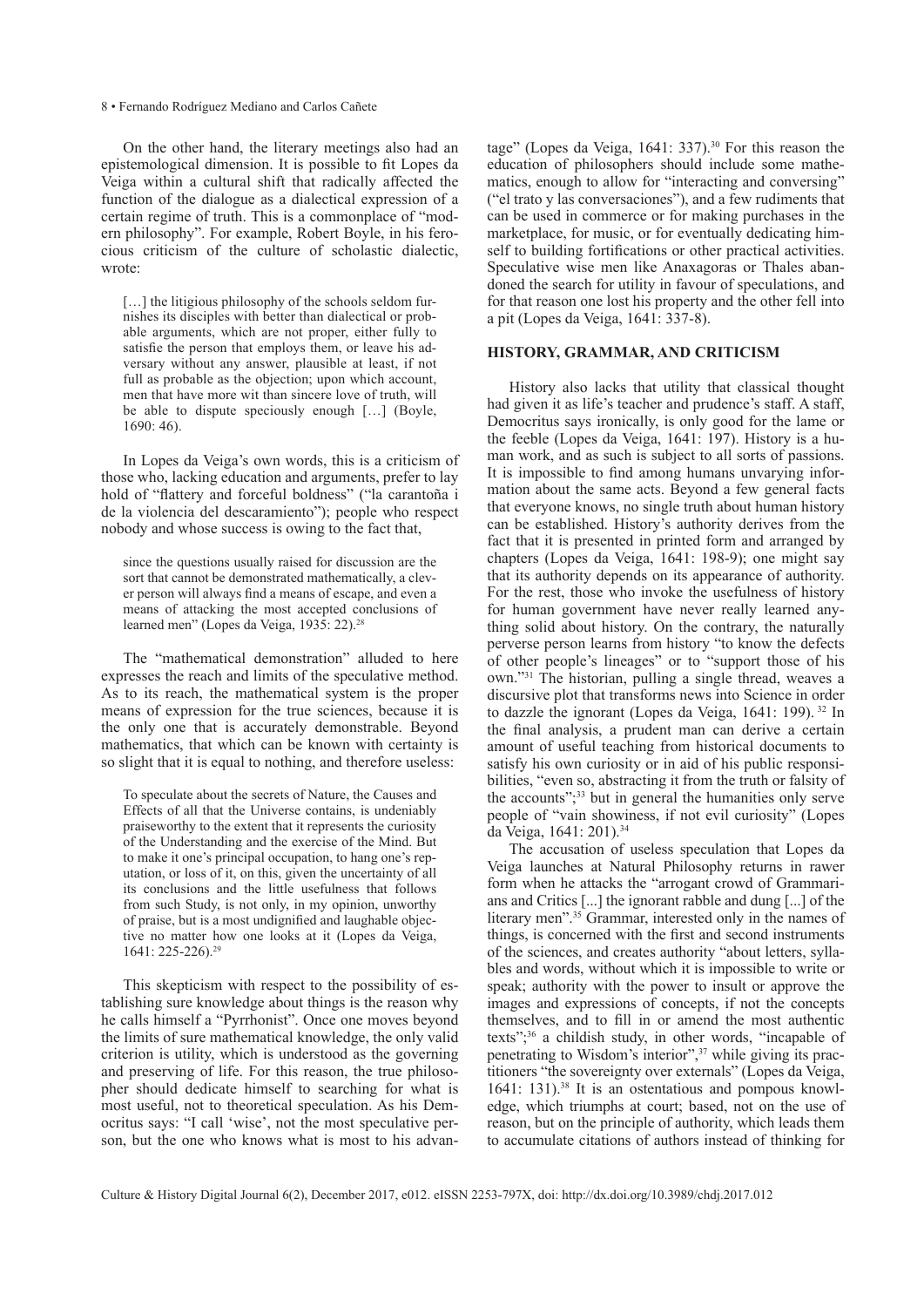themselves. In reality, it is an insubstantial knowledge, limited to establishing an expression's propriety or impropriety, "vocabulary meanings, the pronunciation and accenting of words, the spacing of syllables, assonances and dissonances, the sibilance or silence of letters" (Lopes da Veiga,  $1641: 135$ ).<sup>39</sup> In dedicating themselves to the sciences' first principles, grammarians exercise "a perpetual beginner's profession",<sup>40</sup> standing "fixed and permanently at the threshold of the door of knowledge" (Lopes da Veiga,  $1641: 134$ <sup>41</sup>, with no ability for "disputing and recognising the inner nature of opinions, questions, and scientific discourse" (Lopes da Veiga, 1641: 135).<sup>42</sup> The Critics' knowledge is like the Grammarians': "to correct corrupted words, modify collocations, approve or reject the readings of citations" are tasks "that do not go beyond the region of words" (Lopes da Veiga, 1641: 138).<sup>43</sup> Critics — unlike Expositors (who interpret necessary books and determine the best readings for important citations) — are not occupied with the major Sciences, but with a miscellany of the poetical, the historical, and matters of no usefulness (Lopes da Veiga, 1641: 138); they "denaturalise the essence and qualities of each thing, making the object to be the instrument, and the instrument, the object" (Lopes da Veiga, 1641: 138-9).<sup>44</sup> Here, once again, the interior-exterior fissure has taken on a sociological as well as an epistemological value: externals consign us to superficial knowledge; internals lead to the higher sciences, whose methodological model is mathematics.

## **A field of problems**

Lopes da Veiga's thought directs us to an intellectual field where epistemological, political, literary, and moral problems intersect on the basis of a strong distinction between interior and exterior. Lopes da Veiga appears to place his own intellectual horizon outside Spain, particularly when he alludes several times to places where, unlike Spain, "men learn through disputation, and they dispute in order to learn the little that can be known" (Lopes da Veiga, 1935: 24). In fact, as has already been written (Robbins, 2007), it is not hard to place Lopes da Veiga's work within the context of European skepticism, which during those same years was producing key works by Descartes, La Mothe Le Vayer, Gassendi, and Pascal, and whose outstanding representatives in the Iberian tradition included Pedro de Valencia and Francisco Sánchez. The allusion to "Pyrrhonism" was not simply a reference to classical philosophy, but an intellectual context in which the epistemological and methodological problem had a central effect on political and theological thought, on the order of the knowledge disciplines, and on the theory of representation. In order to place Lopes da Veiga within this intellectual context, it would be enough to recall how the method of "rational paradoxes", which attempted to use reason to show that common sense was nonsense, goes back to a tradition that was to be instrumental for the skeptics of the first half of the seventeenth century. One might recall what La Mothe Le Vayer said about his own paradoxes and the way in which philosophical thought

contradicts the "sentiments ordinaires & des opinions reçeuës" (La Mothe Le Vayer, 1630: 203). For his part, Pierre Gassendi first published his *Exercitationes paradoxicae* in 1624, expounding the foundations of his own skeptical, Pyrrhonic, and anti-Aristotelian system of logic, whose first stage is expressed in paradoxical form. As is known, Gassendi's attack on Aristotelian logic had as its starting point the problem of truth and appearance. From his typically skeptical and Pyrrhonic viewpoint, it was impossible to transcend appearances and make a solid judgement about interior truth. Using this principle, Gassendi launched his devastating attack on Aristotelian and scholastic logic and syllogistic, which were definitively impotent in the face of *vera rerum natura;* the "paradoxes" serve to illustrate the blind spots of Aristotelian logic and dogmatic science. For Gassendi, the exit from the skeptical cul-de-sac was found in a subsequent recourse to Epicurus, which allowed him to bring in the possibility of forming ideas based on the senses, and an insistence on making judgements based on ideas tested experimentally (Jones, 1981). In this sense, the radical skepticism of Lopes da Veiga had an anti-experimental side, which depended on a radical mistrust of the possibility of deducing any sure knowledge from appearances; an intellectual pessimism that Lopes shared with, for example, Gracián (Robbins, 197).

Here we can observe one of the limits of Lopes da Veiga's thought as regards epistemology. When he invokes mathematics as the only method for the major sciences, he does so in the context of a major polemic concerning the status of mathematics as a science. In Aristotelian tradition mathematics were largely outside the canon of logic, and therefore outside the regime of truth. Although late neo-Aristotelian tradition attempted to include mathematics as a form of knowledge, it did so in a way that did not relate it to the natural world; in other words, the truth of the mathematical method was limited to mathematical entities, which were themselves "unnatural". The demonstrative character of mathematics within that Aristotelian tradition was thought to be inadequate for determining the causes of things and the knowledge of essences. This was the dominant tradition, for example, in Portuguese universities during the seventeenth century (Carolino, 2007). Lopes da Veiga, for his part, gives a central scientific status to the mathematical method, but he does not take the key step of making mathematics the central method of natural philosophy. One can compare, for example, Lopes da Veiga's view with Descartes' mention of mathematics in "Part One" of his *Discours de la méthode:* 

Je me plaisais surtout aux mathématiques, à cause de la certitude et de l'évidence de leurs raisons; mais je ne remarquais point encore leur vrai usage, et, pensant qu'elles ne servaient qu'aux arts mécaniques, je m'étonnais de ce que, leurs fondements étant si fermes et si solides, on n'avait rien bâti dessus de plus relevé.

As we have seen, Lopes da Veiga, too, admired the certainty and evidential character of mathematical rea-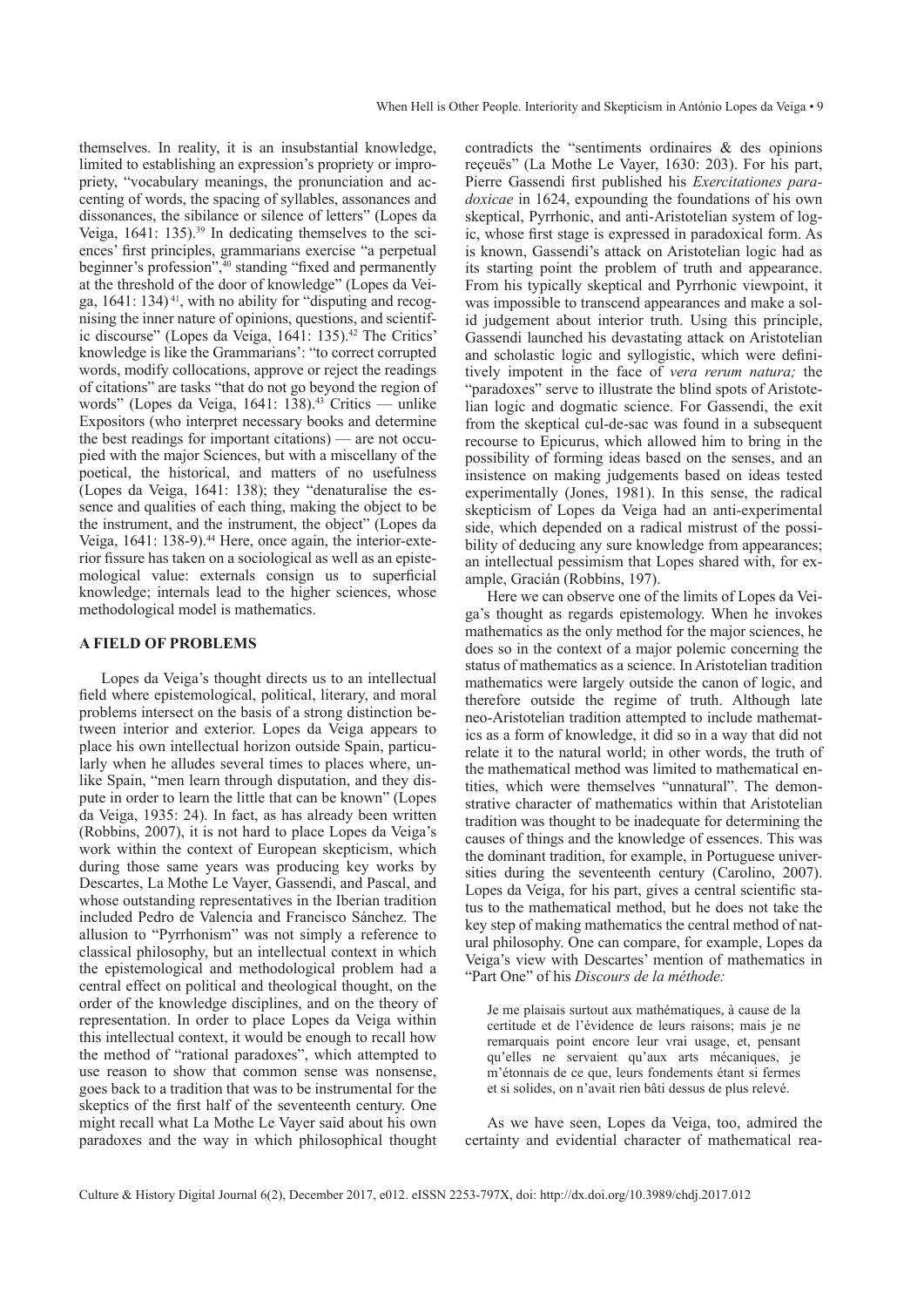soning, but he seems to have limited its usefulness to the "mechanical arts" and did not ask himself about "leur vrai usage"; that is, he did not take the fundamental step of linking mathematics to natural philosophy, precisely because of his skepticism with regard to any possibility of certain knowledge. This was, of course, a debate that was widespread in all Europe, in which the more radical skeptics doubted mathematical formalism. For example, this appears to have been the cause of the clash between Cremonini and Galileo: the extreme skepticism of the former was based on a concept of sensory knowledge drawn from the Aristotelian tradition that could not be subjected to mathematical formalism nor to the new scientific experimentalism. At the same time, that idea carried him to a radicalism greater than Galileo's with regard to crucial problems like the immortality of the soul; in many respects Cremonini was close to the atheism of Vanini, whom undoubtedly he had met, and was imbued with a Nicodemism very much like that of Lopes da Veiga — *Intus ut libet, foris ut moris est* — that was the foundation of a radical form of utilitarianism (Muir, 2008: 48-54).

The reclaiming of mathematics and the denunciation of rhetoric are two forms of setting out skepticism's crisis of interiority in representational terms. The beginning of 1656 — that is, around the time that Lopes da Veiga was writing his *Paradoxas racionales* —, was the date of Pascal's second "Provincial Letter", dedicated to the problem of sufficient grace. Trapped in a spider's web of arguments and debates among Dominicans, Jesuits, and Jansenists, Pascal found himself facing the dilemma that, no matter what terms he chose to adopt in the debate, he would end up being either a heretic, a Jansenist, or an outlandish man. The problem was that words (just sound, a movement of air) were not adequate to express substance: one might debate about the sound — or, what is the same thing, the word  $\overline{\phantom{a}}$ while the substance is something else. Ambiguous words, improper antitheses, unfounded metaphors: the traps of language (to call "insufficient" grace "sufficient") reduced problems to a question of rhetoric that ought to be subjected to criticism (Magnard, 1987: 13).

Lopes da Veiga, in his introduction to the *Heráclito,*  gives an example of his loathing for philological criticism, explaining that, with regards to orthography, he had decided not to pay attention to "derivations from the Latin tongue nor from any other whatsoever from whence our words derive, but only to adjust my writing to how words are pronounced". In so doing, he was taking a singularly coherent position. Philological learning is only a superficial covering of dead leaves that does not correspond to the true meaning of things. The orthographic question was the subject of prolonged debate in Spain, and the defence of the position that words should be represented according to how they sound, not according to etymological tradition, can be found as far back as Mateo Alemán and Gonzalo Correas. The latter had a wellknown interest in orthography, which caused him to compose various treatises on the topic. In them, he followed Nebrija in arguing for the need to write the Spanish language as it was spoken, and to free it from the burden of etymology and of those who wished to write according to the Latin model (Galán Melo, 1992). These men, said Correas, made the Castilian language a slave to Latin when in reality Castilian was an ancient and better language than Latin (Korreas, 1630: 48). There are various ways of interpreting Correas's position. First, it is a defence of Castilian as an imperial language, in the style of Gregorio López Madera's defence. But this vision of the language also has moral implications; in fact, Correas published his *Ortografía* in 1630 together with the *Enkiridión de Epíkteto,* one of the means of introducing neo-Stoicism to Spain. In the dedicatory epistle to the Conde Duque de Olivares, Correas writes:

I present two Stoic philosophers to Your Excellency in the Castilian language; they are as well-adjusted in the costume of words and orthography as they were in their reasons and customs. This, the exterior, is my part; the interior is what their writings say [...]. They are joyful in their robe and clothing, as frugal and simple as was their life.45

As with Pascal and Jansenism, there is a relationship between grammar, moral philosophy, and logic.

## **History and politics**

As we have seen, the anti-experimentalism of Lopes da Veiga was based on the impossibility of reducing physical data to significant events in terms of knowledge. The impossibility of controlling data extended to his concept of politics and history: human actions cannot be reduced to a consistent form of knowledge because humans are subject to uncontrollable passions, and most of all because it is impossible to trust witnesses. Such diversity is wholly incompatible with the character of truth, which is singular; it makes it impossible to derive the same ends from the same causes. For the same reason, politics cannot be reduced to rules nor to a sequence of the laws of causality. At this point, some of the contradictions of Lopes da Veiga's utilitarianism become clear, when it reaches its conceptual limit with regard to his position on so-called *políticos*. *Políticos* had continually been the object of criticism, constantly accused by their enemies of being atheists (Gracián de la Madre de Dios, 1978: 327- 340; Campanella, 2004). Lopes da Veiga's discourse on *Políticos* closes with a disquisition on atheism, but in his case the development of the argument is unusual. The *Políticos* are those who put Reason of State ahead of every moral principle, and for this reason they prefer not to trust anyone else; they are men

so contrary to every type of Faith that they do not concede even to Divine Faith more than the unavoidable appearances necessary for its preservation [...]. They wish to examine higher things with the same eyes they use to look at earthly things.<sup>46</sup>

Thus the *Políticos* study the principles, motives, and rites of all the nations and monarchies, and give the same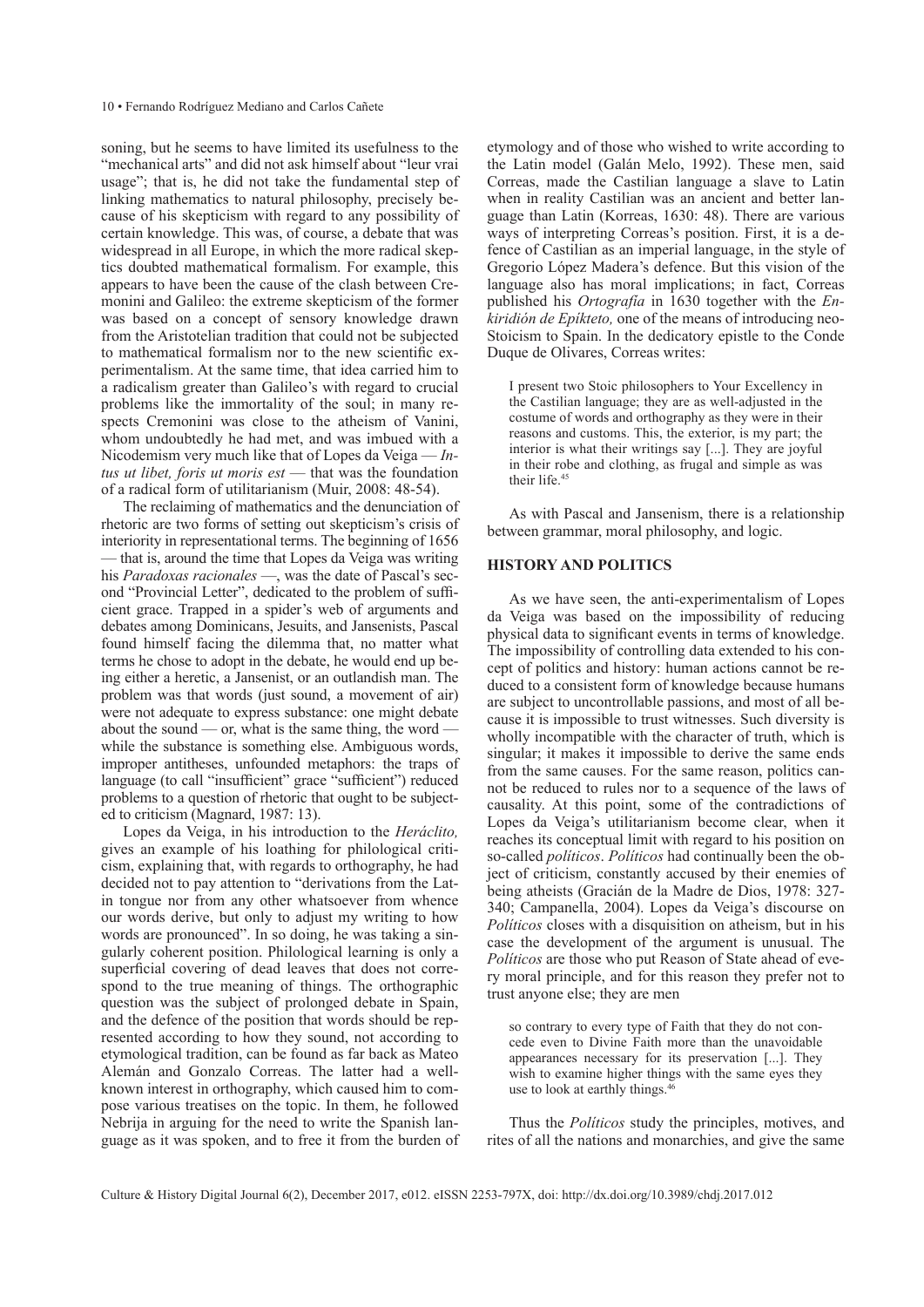value to all religions, reducing all family connections, laws, and God to self-interest (Lopes da Veiga, 1641: 258-9). These principles scandalize Heraclitus, but Democritus finds explanations for them. According to him, *Políticos* are of two classes, either by position or by education. The former are actually worthy of praise because they carry out a function that is the most useful and necessary of all for the common good and the preservation and growth of communities. Regarding the theoretical *Políticos*, who "govern without being governors"<sup>47</sup> that is, the Tacitists, who have no more law than what is convenient to themselves —, the situation is more complicated. In reality, they only err through excess, because they make known how the world is governed. It is true that they renounce friendship and the trust of other men, but they labour thinking of their own utility,

and, given how the world is, I tell you that they find less unpleasantness along the path of hiding their own breasts and examining those of others, than on the contrary path of trusting the treasures of their secret place to the contingency of some evil treatment, and using words to open up their heart, which provident Nature has hidden to the senses (Lopes da Veiga, 1641: 265).<sup>48</sup>

No man has ever been rejected for being a *Político*; and, besides, the best course for getting and keeping friends is, if not deception, the "magic spell of benefices and good communication".49 In the end, *Políticos* are the men best suited to advance at court.

The impossibility of setting up history as an area of certain knowledge places Lopes da Veiga's thought in a singular position, determined, once again, by extreme skepticism. In this case, a comparison with Gassendi is once again significant: the latter has a notable relationship with the world of French historiography though his connection, for example, with Henri Estienne, Gabriel Naudé (former disciple of Cremonini), or Peiresc. His interest in the use of critical philological tools was crucial to his reading and recovery of Epicurus (Joy, 1987: 44-47), to the extent of setting up a system of proofs that combines empirical and historical arguments; a method that, in fact, was derived from a notion of continuity between nature and culture, and the relationship between the two (Joy, 1987: 165-194). At this point one can clearly see the relationship between Lopes da Veiga's epistemological skepticism and his political thought: the discontinuity between the natural and civil worlds justifies the impossibility of turning history into a scientific discipline; as does the strict separation that the "disenchanted" wise man sees in the world between the hidden inner realm of natural law and the vain exterior to which one must nevertheless conform. For Gassendi, the continuity between natural and civil law was dependent on a social contract that guaranteed forms of individual liberty. Unlike with Hobbes, this social contract was an extension of the natural state, to the extent that living in society was part of human nature (Sarasohn, 1996: 142-144). In a certain sense, this continuity determined Gassendi's position with regards to politics: although no universal civil law exists, natural law has a universality that makes civil law not be entirely circumstantial and arbitrary. In this way, he was able to modify the Epicurean ethical principle of self-love and the pursuit of one's own happiness, relating it to the human need for socialization and for seeking the love of others (Sarasohn, 1996: 162-3). Lopes da Veiga, as we have seen, posits a net discontinuity between natural and civil law. The basis of politics is not a contract; rather, it is founded upon inequality: some man did something worthy of merit (or committed an injustice) and the advantageous position he gained by it was inherited by his descendants. In this way, Lopes da Veiga's extreme skepticism is different from that of Gassendi or Hobbes — or from other writers like Bodin, the representative by antonomasia of *Políticos* who, as a jurist, started from a position critical of Roman law (as a civil code exclusively for the Roman people, without universal value) in order to search for the logical form of a universal civil code that could be applied to all of humanity in order to construct an historical method (Gerbier, 2009). In his legal thought, Lopes da Veiga believed that law was created to restrain natural human evil, and that it was therefore necessary.

But since every Nation and Kingdom forms and adjusts this legality according to the capacity or whim of its Legislators, it turns out that not every Nation correctly obtains what it ought to have. And, once it sets out on the path of error and acquires the habit of it: no matter how much people may later gain experience and cry aloud at the disadvantages, the laws come to occupy an obligatory position, and come to be tolerated as unavoidable or unassailable, either because custom has made people feel at home with them, or because they venerate the Fathers who put them in place, as they would Religious Fathers, or because the present generation thinks it would be horrific to alter what has become old.<sup>50</sup>

This can be clearly seen in the inheritance of Roman law, which is not workable in the present time. The abundance of decrees and norms, which attempt to adapt themselves to the plurality of cases and circumstances, does nothing more than encourage the cunning of lawyers, which multiplies the number of possible interpretations. All this results in "a greater confusion of Science", <sup>51</sup> with an infinite number of debates and controversies, in which knowing the truth is impossible (Lopes da Veiga, 1641: 238-240). But Lopes da Veiga keeps his distance also from a Catholic tradition of understanding human history that saw in it a source of theological truth, starting from the fact that trust in other human beings is the very basis of human society. This was the position of Melchor Cano, for example (Cano, 2006: 551ff), which of course depended on a notion of natural law quite different from that of Lopes da Veiga. For the latter, the philosopher should put into practice the moral principle of utility,

[...] lest they hide themselves, and so that he might have principles with which to guess at the underlying inten-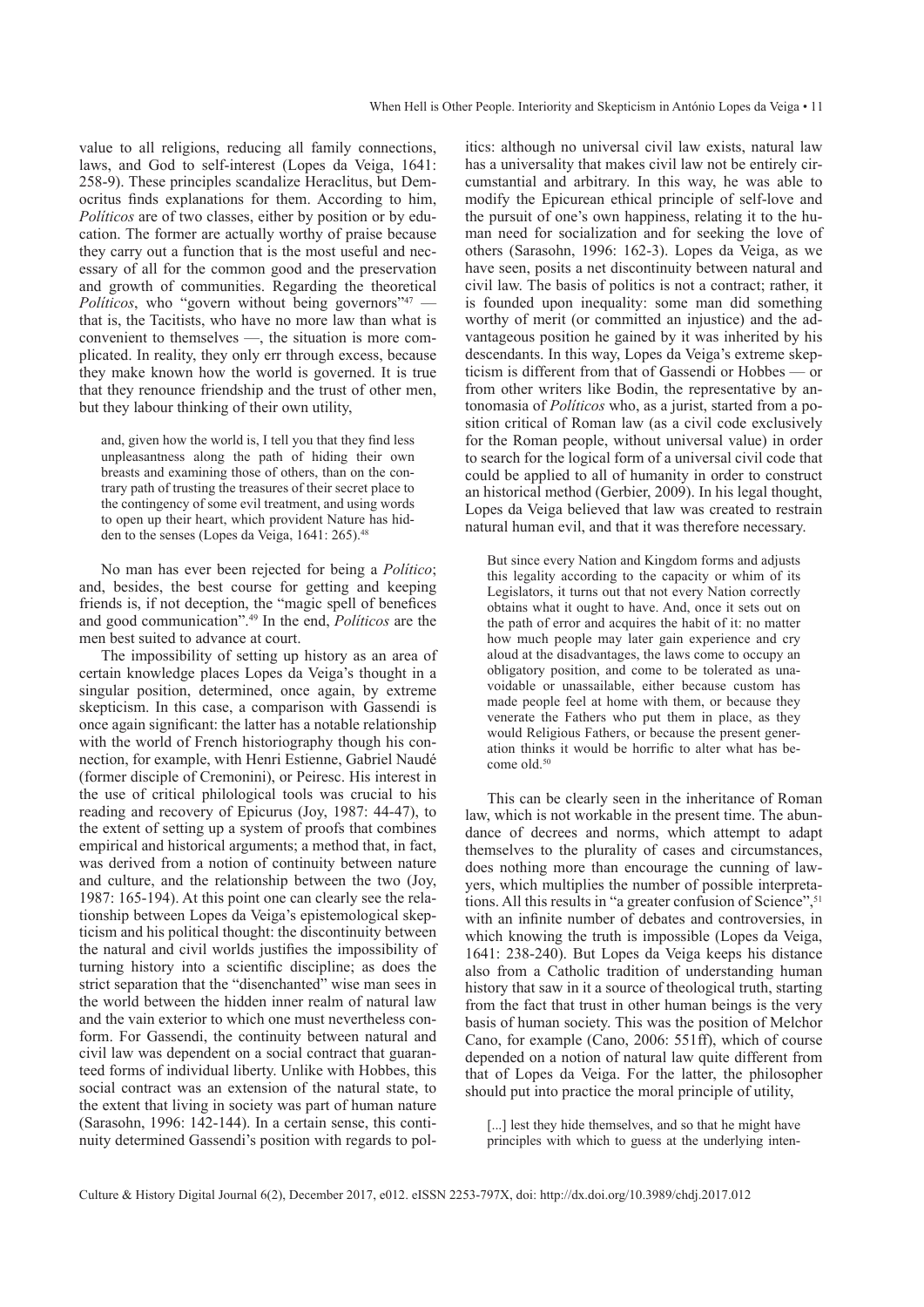tions that can exist in any interchange or communication, and to turn aside or prevent the evil intent of those with whom he is dealing; for if not trusting anyone is a characteristic of the evil Spirit, trusting everyone would seem to belong to the Simple spirit. And it is necessary to use Art to know how far Human Evil might extend, and to become knowledgeable in how the World works, in order not to perish miserably at the hands of the deceptions that are practiced (Lopes da Veiga,  $1641:330-1$ ).<sup>52</sup>

It would be pointless to underline here the consequences of this problematic connection between nature and politics in a thinker like Hobbes.

In the end, Religion is what truly separates Lopes da Veiga from the political writers. The politicians, he writes, challenge both human and divine laws. Yet Lopes da Veiga himself, in his discourses, overtly side-steps "spiritual motives" proper to "Holy Churchmen" ("Sagrados Eclesiásticos Varones"), in order to concentrate exclusively on the temporal realm (Lopes da Veiga, 1641: 266). This is a singular exception: it places theology at the final frontier of thought in a way that does not actually see it as intervening in the world. What really was Lopes da Veiga's religious position?

Descartes, in his *Metaphysical Meditations,* begins with the need to prove by natural reason the existence of God and of the immortal soul, even though he has doubts about the actual scope of the rational, philosophical demonstration used by those who deny the soul's immortality. For his part, Lopes da Veiga begins with a single affirmation:

he who does not see his calamity for what it is will hardly feel it to be such, and he who recognizes no Sovereign Subject to be blasphemed will hardly be disturbed by the seriousness of his mental blasphemy [...]. No one is perturbed by what he does not believe in (Lopes da Veiga, 1641: 289).<sup>53</sup>

Nor will they feel "any fear of the First Cause",<sup>54</sup> since they "know only Second Causes as the beginning and the end, unceasingly circular, of everything in Creation" (Lopes da Veiga,  $1641: 289$ ).<sup>55</sup> This affirmation does not, for Lopes da Veiga, give way to a scientific demonstration of the existence of God (which he leaves in the hands of the "most learned men, [...] whose profession it is to treat of it [...]");<sup>56</sup> rather, it produces "Reason's pure indications and prudent conjectures" (Lopes da Veiga, 1641: 289),<sup>57</sup> such as the typical argument from the perfection of the fabric of nature and humanity. Clearly, avoiding explicitly discussing "spiritual motives" makes clear the autonomy of the two realms, Theology and reason. The relationship between the two produces a conflict that can already be found in Montaigne, and whose interpretation has yielded the expression, "skeptical fideism", an aporia that can be precisely defined thus: faith represents, for a human being, a far horizon without any mystical implication; that is, it marks a frontier that serves to make clear what humanity's sphere of action is (Cardoso, 2009). This appears to be Lopes da Veiga's case, since he establishes a net separation between the world of reason and the theological world. This is an argument developed, for example, by La Mothe Le Vayer, who tried to conciliate faith and skepticism by arguing that their spheres of action were totally different and that the Scriptures did not refer to the natural world. Jesus Christ himself had recommended "loüable ignorance" in keeping silent when Pilate asked him: "Quid est veritas?" (La Mothe Le Vayer, 1633: 135-136). Lopes da Veiga speaks in even more extreme terms about God: when arguing that differences of blood are natural facts, not political ones, he criticizes those who say that blood can be differentiated, which would imply "that republics, ministers, and princes have power and authority from nature or its Author to qualify and differentiate blood (which, if one looks at it clearly, neither nature itself nor even all the omnipotence of its Author can do, without making distinctions in the species)" (Lopes da Veiga, 1935:  $36-7$ ).<sup>58</sup> The modern editor adds a note here saying that "the strange phrase [is] in parentheses in the margin. Someone else — perhaps out of fear — crossed it out with a double line in different ink". This phrase is loaded with meaning: the question of the divine will and its scope in the face of nature's laws was an old theological problem which nevertheless had acquire a new dimension at this period of the seventeenth century. This is evidenced by the debate between Gassendi and Descartes on divine omnipotence, published in 1647 as an appendix to the *Méditations méthaphysiques.* Descartes argued that it was impossible that God could alter eternal mathematical truths, and, therefore, that these were absolutely necessary. On his side, Gassendi took the consequences of God's "omnipotence" to its extreme: nature and its laws depend on God, and, therefore, he can alter them at any time (Osler, 1997). Lopes da Veiga seems to be closer to Descartes; this would explain, in addition, his own concept of mathematics as eternal truth, and of the necessity of the world. This leaves him in a religiously ambiguous position: he sets up *de facto* a separation between the worlds of reason and theology, but at the same time seems to believe in the radical necessity of the natural world.

## **Interiority and subjectivity**

What type of subject is the Lone Man at Court, retired from the world, living his truth at the margins of common opinion, yet conforming to the social institutions which he internally mocks? He is not, of course, the Lone Man of the Village portrayed by Antonio de Guevara, but neither is he the retired, spiritual contemplative — the sort of person from whom Lopes da Veiga explicitly detaches himself (Lopes da Veiga, 1935: 14). There exists a type of strangeness or marginality that has often been identified in Spanish historiography with the *marrano,* as Miriam Bodian argues in her article in this same monograph. In the end, the *marrano*'s experience was one of distance between exterior and interior, between practice and belief. From this point of view, it has been possible to see *marranismo* as a radical experience of "unbelonging", exemplified in personalities like Spinoza, whose "*marra-*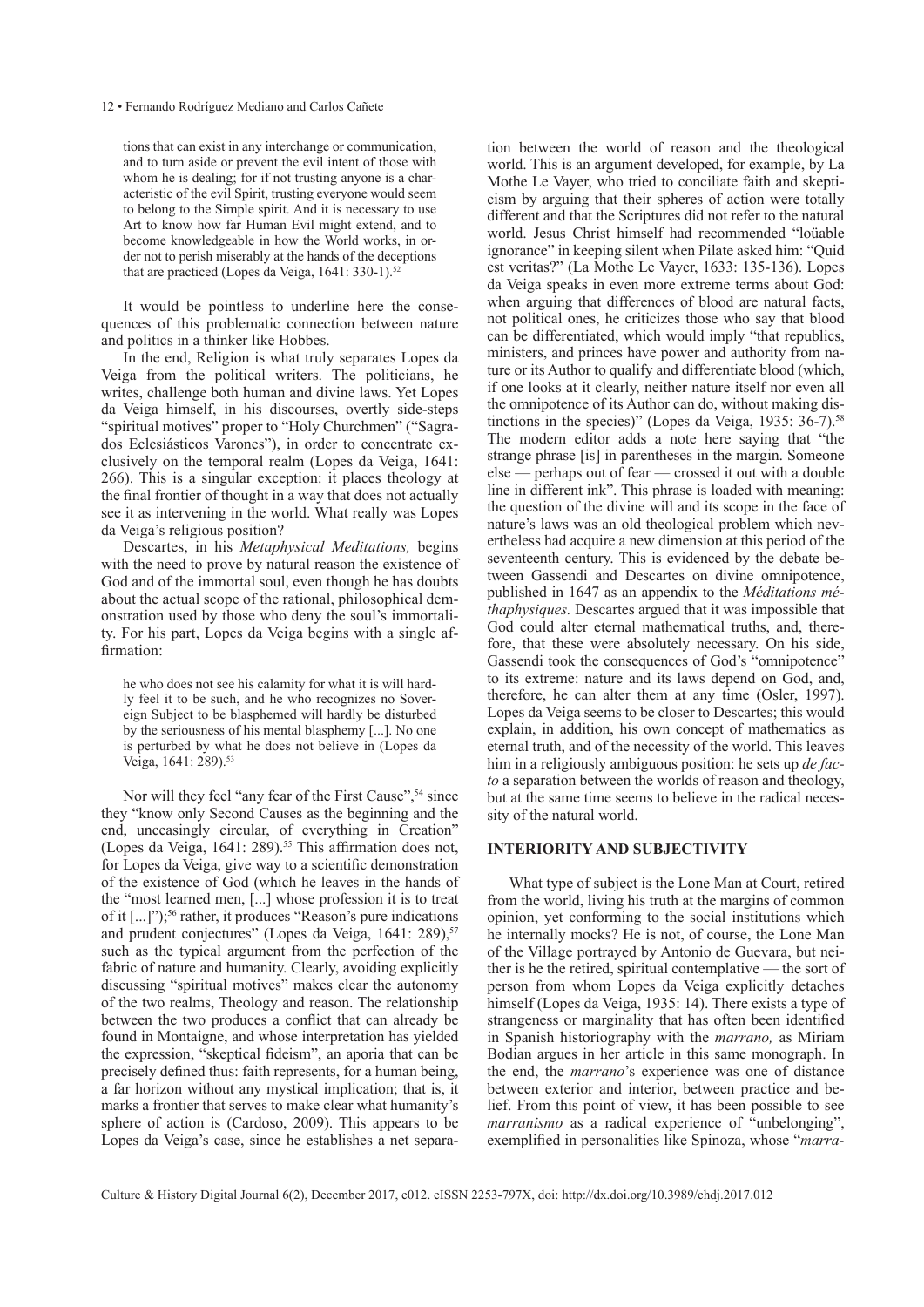*no* subjectivity" and experience of not belonging either to the Jewish or the Christian world assumed, in its political expression, a democratic form (in contrast to Hobbes's *Leviathan*) that "destroyed the imperial foundations of Europe" (Villacañas, 2012). Nevertheless, it could be problematic to use the category of *marrano* in this sense, because it appears to create a link between political forms of not belonging and an ethnic identity. On the other hand, it is possible to reflect on the intellectual consequences of mass conversions in a society like Spain's when it comes to defining and conceptualizing forms of skepticism that, one way or another, were being produced and constructed throughout Europe in an era of dissimulation and of the experience of interchangeable identities under the appearance of confessional belonging. In large measure, as Foucault recalled, the problem of the "subject" in Early Modern Europe can be formulated as the problem of how to "make oneself a religious subject without mediation" (Libera, 2015: 19).

It is true that António Lopes da Veiga was accused of being a judaiser: for example, in some of the Conde de Villamediana's poems (Sánchez, 1961: 132-134, Acquier, 2000: 87). Although some credit may have been given to Lopes da Veiga's possible Jewish origins, this accusation really must be understood in the wider context of the Portuguese nation's history in Spain during this crucial period (Bouza, 2000) — a context that makes Lopes da Veiga's courtly career even more singular, and that constitutes a fundamental fact for his moral thought and the defining of his "disenchantment". This tension between the constitution of a social subject and the consolidation of modern political institutions has been understood in self-fashioning terms in studies about, for example, Galileo in his courtly career (Biagioli, 2008). For all their differences, the cases of Galileo and Lopes da Veiga reveal the fundamental role of the court for understanding the civilizing process and the establishment of disciplining mechanisms in Modern Europe.

Naturally, the hypertrophy of the problem of "conscience", with all its categories (doubtful, opinionated...), in moral literature can be linked to this disciplining process, which reflects the deep unity between a moral issue, on the one hand, and an epistemological one on the other. One word — "probable" — can help us to understand the essential unity of this epistemological-moral problem. Studies of the conscience, foundational for casuistry, expressed the need to apprehend the complexity of the moral world, and to attempt to submit the "conscience" to some authority in times of a crisis for dogmatism (Río Parra, 2008). It was not mere chance that the old category of the "doubtful conscience" grew and extended itself until occupying a central space in the world of moral probability, as in the case of Juan Caramuel, the prince of probabilists. This doubt is precisely what allowed for the appearance on the scene of forms of mediation, spiritual guidance, and religious authority.

The purely epistemological dimension of this moral problem comes into view when one tries to reflect on the problem of continuity between the natural and political worlds. Can human institutions and human history be the objects of scientific knowledge? Can propositions of universal value be established regarding human actions? Can universal moral or legal norms be established? Questions like these mark out the borders of a wide but crucial field. It is enough to remember the Foucaultian model, according to which the constituting of the modern European subject is parallel to the constituting of humanity as an object of knowledge. As we have seen, some, like Lopes da Veiga, established a net separation between the natural and the political worlds. Hobbes theorized, for example, about what type of scientific knowledge justified the development of a science of political rights and obligations, and about whether this type of science was the same as the one used to know the physical world. Even if Hobbes's solution to this problem of two types of science was unsatisfactory (Malcolm, 2002), there remains the question of the relationship between the definition of human passions and the possibility of thinking about a political subject. Lopes da Veiga's political subject — about which it is impossible to make any kind of universal judgement except his own evil — is definable only on the basis of complete conformity to the established order, not from any concept of justice or of a social contract. Here Lopes da Veiga's radical skepticism demonstrates its radical political conformism as well.

#### **Acknowledgement**

The research leading to these results has received funding from the European Research Council under the European Union Seventh Framework Programme (FP7/2007- 2013)/ ERC Grant Agreement number 323316, project CORPI "Conversion, Overlapping Religiosities, Polemics, Interaction. Early Modern Iberia and Beyond," IP: Mercedes García-Arenal

Partial English translation by Jonathan Nelson

## **NOTES**

- 1 On the nature of Modernity as experience and interpretation see: Wagner (2008).
- See also the contribution of Moshe Sluhovsky in this special issue.
- 3 "An exemplary linking of the revival of classical learning, the Protestant reformation and the rise of the new philosophy as stages in the liberation of the inquiring mind was set out in the *Dictionnaire historique* (1697) by Pierre Bayle" (Crombie, 1996: 36). For a continuation of this genealogy in current literature see Seigel (2005).
- 4 See Miriam Bodian's contribution to this special issue.<br>5 "I think it is important to see traces of the revival of
- 5 "I think it is important to see traces of the revival of ancient scepticism first in Spain before anywhere else in Europe, and possibly to link this with the intellectual crises occurring in late 15<sup>th</sup>-century Spain with the Conquest of Granada, the Expulsion of the Jews from Spain, the development of anti-Trinitarism in Spain, and the development of anti-rationalist Spanish mysticism" (Popkin, 1999: xxviii)
- In this regard, it is important also to consider that those parallel responses shared a common tension between literal and allegorical interpretations (Shalev, 2012: 54)
- 7 In Ditchfield words: "Confessionalization and extra-European colonization should be seen essentially as (parallel) functions of modernization" (Ditchfield, 2013: 26). See also Alaoui (2006).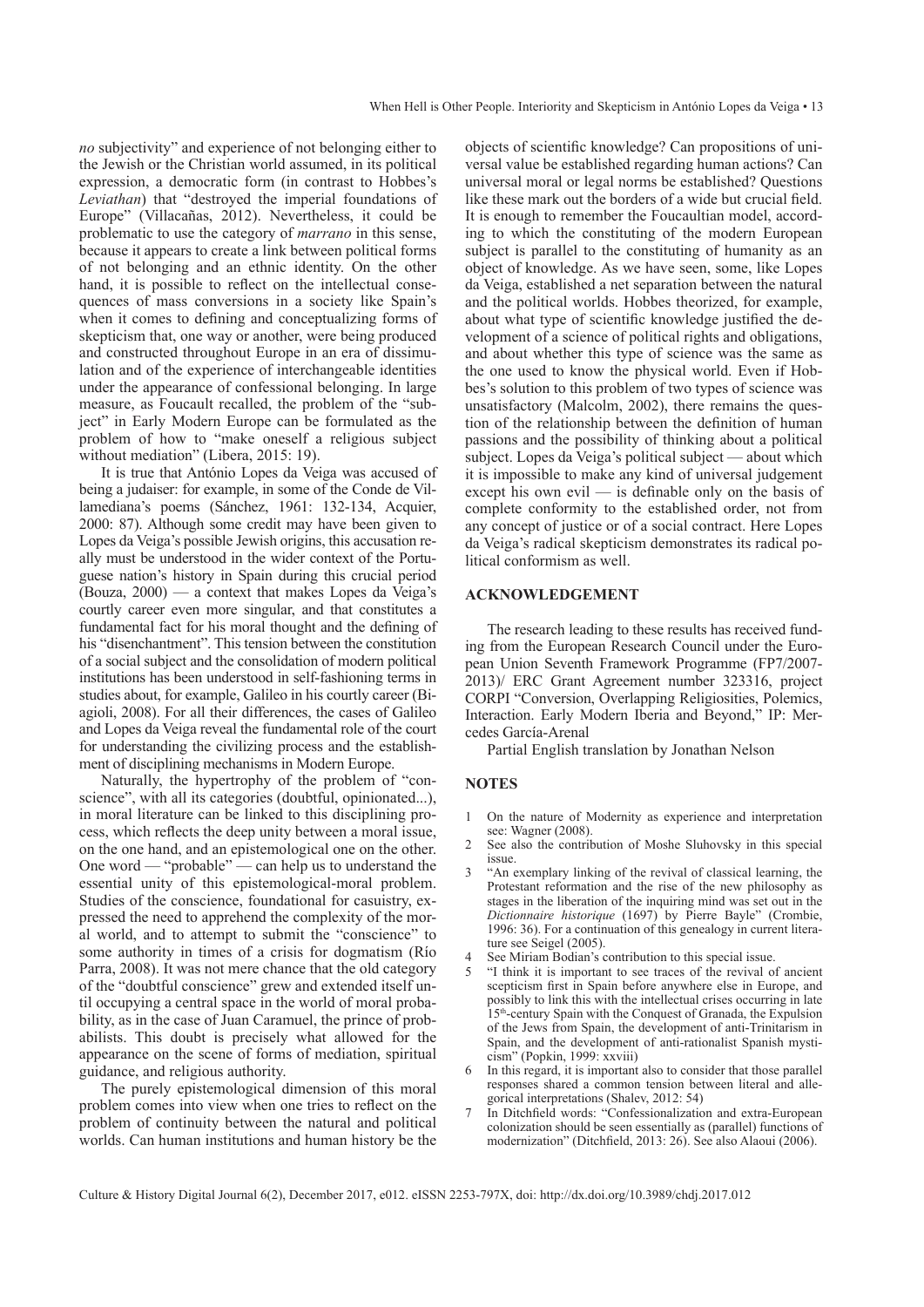- 14 Fernando Rodríguez Mediano and Carlos Cañete
- 8 "el juizio libre […] mal se acomoda a discurrir por fe en las cosas humanas, i sólo la mayor probabilidad, hallada por sus mismas especulaciones, le podrá, en lo ambiguo, hazer parcial desta o aquella resolución".
- "sólo al provecho propio i al daño ageno ".
- 10 "todo se nota. Todo se advierte. Todo se malicia".
- 11 "no hay conversación donde no se alegue como voz de oráculo lo que dixo aquel su sabio, donde no se prueve lo de que se habla con que el tal lo dixo".
- 12 "I no cae debaxo del género de lisonja el confesar en los términos políticos lo que la ley política pudo conceder en orden al buen govierno. De forma que en el interior se deve reír, con la ley natural que iguala a todos, i acomodarse el exterior a la civil que constituye las diferencias. I viene esta distinción a ser verdad, assí lo que se siente, como lo que se manifiesta, aunque acciones al parecer entre sí contrarias'
- 13 "I en quanto a los otros advertid que como en la Religión ay dos especies de culto, interior el uno i el otro exterior, ay también en los respetos i veneraciones humanas la misma división. La interior veneración bien confieso que sólo a la virtud, o intelectual o moral, la debe el sabio. Pero a la exterior, como sea moderada (supuesta la costumbre del mundo, que vos solo no bastaréis a corregir) os obligan la vida civil i la necesidad de conservaros"
- 14 "el gobierno político o el estilo de cada provincia […] pero siempre el cuerdo i desengañado debe reservar, dentro de sí, el conocimiento recto de la verdad del ser de cada uno".
- 15 "tan gloriosa, según la razón política, es, según la natural, una brutalidad indigna de hombres. I el valor militar, según la misma, se deva antes llamar fiereza que valor'
- 16 "no contentándose con sujetar los cuerpos de los súbditos, se ha estendido a querer subordinar también los entendimientos i a persuadirnos que no sólo los devemos obedecer i servir con los miembros, mas aun con la razón, dando a todas sus determinaciones el mismo crédito que a las divinas, i con repugnancia muchas vezes d'éstas i de la ley natural en que se fundan".
- 17 "en las controversias no hay medio más apropósito que el hazerse temido, ya sea por la opinión de la suficiencia, ya por la azedía de las respuestas, ya por la desestimación de las objecciones [*sic*]".
- 18 "personas tenidas de todos los que las comunican por oráculos, no más de porque resuelven con confiança i tratan con menosprecio al que las contradize".
- 19 "los ordinarios concursos, juntas, academias i congregaciones cortesanas".
- 20 "juntas de diversas jerarchías de entendidos, no todos cultivados con estudios, sino mezcla de zánganos i de abejas; de legos, que llaman de buena razón, y de noticiosos […]".
- 21 "aprenden allí unos principios, que les estuviera mejor nunca haverlos oído, i con ellos entran intrépidamente por todas las materias que se proponen".
- 22 "que oyen i callan si se altercan puntos de ciencia".
- 23 "la zumba i la chança, compuesta, las más vezes, de la cabriola del equívoco".
- 24 "pasan a determinar como de fe qualquiera proposición suya i a condenar como heréticas las de los otros".
- 25 "vozería y confusión babilónica".
- 26 "la ostentación de superioridad, o en los estudios o en el ingenio". On the *topos* of criticism of literary academies (King, 1963: 99-101).
- 27 "¿qué plaças o qué oficios se han proveído o se esperan proveer de nuevo?, ¿quáles, entre los del gobierno público, tengan mayores preeminencias i sean más dignos de ser apetecidos?, ¿qué estilos se observen en los tribunales?".
- 28 "como las questiones que suelen venir a plática son más comúnmente de facultades en que no hay demonstración mathemática, nunca le falta al ingenioso por donde escaparse, i aun instar contra las conclusiones más admitidas de los doctos".
- 29 "El especular los secretos de Naturaleza, las Causas i Efetos de todo lo que contiene el Universo, en quanto curiosidad del Entendimiento i exercicio del Ingenio, no puede negarse que es loable; pero hazerlo ocupación principal, estimarse i desvane-

cerse por ella, supuesta la incerteza de quanto se resuelve, i la poca utilidad que de semejante Estudio se sigue, no sólo tengo por indigno de alabança, mas a qualquiera luz que le mire, por instituto indignísimo de risa".

- 30 "yo llamo sabio, no al más especulado, sino al que sabe lo que más puede aprovecharle".
- 31 "saber los defetos de los linages agenos" or "consolar los del propio". Once again, we can interpret this phrase in the light of Lopes da Veiga's work as secretary to Bernardino Fernández de Velasco, and to the way that history was principally used in noble houses, to legitimise the record of the lineage — a use that could be at odds with other historiographical practices (Jular, 2014).
- 32 An argument that is only valid for human history, not for sacred history or the holy fathers.
- 33 "aun abstrayendo de la verdad o mentira de las relaciones".
- 34 "pompa vana, quando no sea de maligna curiosidad".
- 35 "arrogante turba de Gramáticos y Críticos […] ignorante canalla i hezes […] de los literarios".
- 36 "sobre letras, sílabas i dicciones, sin las quales no se puede escribir ni hablar, con poder para calumniar o aprobar, si no los concetos, las imágenes i expressión dellos, i para suplir o emendar los textos más auténticos".
- 37 "incapaz de penetrar lo interior de la Sabiduría".
- 38 "el imperio sobre las exterioridades".<br>39 "las significaciones de los vocablos"
- 39 "las significaciones de los vocablos, la pronunciación i acentos de las dicciones, los espacios de las sílabas, asonancias i disonancias, aspereza i blandura de las letras".
- 40 "profesión de principiantes perpetuos".
- 41 "fixos i permanentes a la entrada de la puerta del saber".
- 42 "disputar i reconocer lo íntimo de las sentencias, questiones i discursos científicos".
- 43 "emendar corrupciones de vocablos, alterar colocaciones, aprobar o reprobar lecciones de lugares" son tareas "que no salen del distrito de las palabras".
- 44 "desnaturalizando el ser y calidades de cada cosa, i haziendo que el objeto sea instrumento, i el instrumento objeto".
- 45 "Dos Filósofos Estoikos presento á V.E. en lengua Kastellana, tan axustados en librea de palabras i ortografía, komo ellos lo fueron en sus razones y kostumbres. El esterior por mi parte es éste, lo interior dizen sus eskritos [...]. Van alegres kon el traxe i ropa frugal i senzilla, komo fue su vida".
- "tan contrarios de todo género de Fe, que aun a la Divina no conceden más que las apariencias inescusables a su conservación […]. Con los mismos ojos con que miran las cosas terrestres, quieren divisar las superiores".
- 47 "goviernan sin ser governadores"<br>48 "i según está el mundo os digo o
- 48 "i, según está el mundo, os digo que menos disgustos se le ocasionan por el camino de ocultar los senos del propio pecho i escudriñar los del ageno, que por essotro de fiar a la contingencia de algún mal trato los tesoros de su secreto, i trasladar a lo patente de las palabras el coraçón, que la próvida Naturaleza escondió a los sentidos"
- 49 "el hechizo de los beneficios i buena correspondencia"<br>50 "Pero como esta legalidad la guisa i acomoda cada
- 50 "Pero como esta legalidad la guisa i acomoda cada Nación i cada Reyno, según la capacidad o capricho de sus Legisladores, sucede que no todas las Naciones aciertan a tener la que conviene. I una vez tomado el curso i adquirido hábito en el yerro, por más que después descubran las experiencias i publiquen a vozes los inconvenientes, o porque los domestica la costumbre, o porque los haze como Religiosos la veneración de los Pasados, que los aprobaron, o porque se les representa horrible a los presentes el alterar lo envejecido, vienen a pasar plaça de forçosos i a ser tolerados como inescusables o invencibles".
- 51 "confusión mayor de la Ciencia".
- 52 "[…] porque no se le escondan i tenga principios por donde conjeturar las segundas intenciones que en todos los tratos i comunicaciones puede aver, i desviar o prevenir las malicias de los que tratare, que si no el fiarse de nadie es de Ánimo maligno, el asegurarse de todos parecerá de Simple. I es necesario conocer por Arte hasta dónde suele estenderse la Maldad Humana, i enterarse de cómo en el Mundo se procede, para no perecer miserablemente a manos de los engaños que se usan".

Culture & History Digital Journal 6(2), December 2017, e012. eISSN 2253-797X, doi:<http://dx.doi.org/10.3989/chdj.2017.012>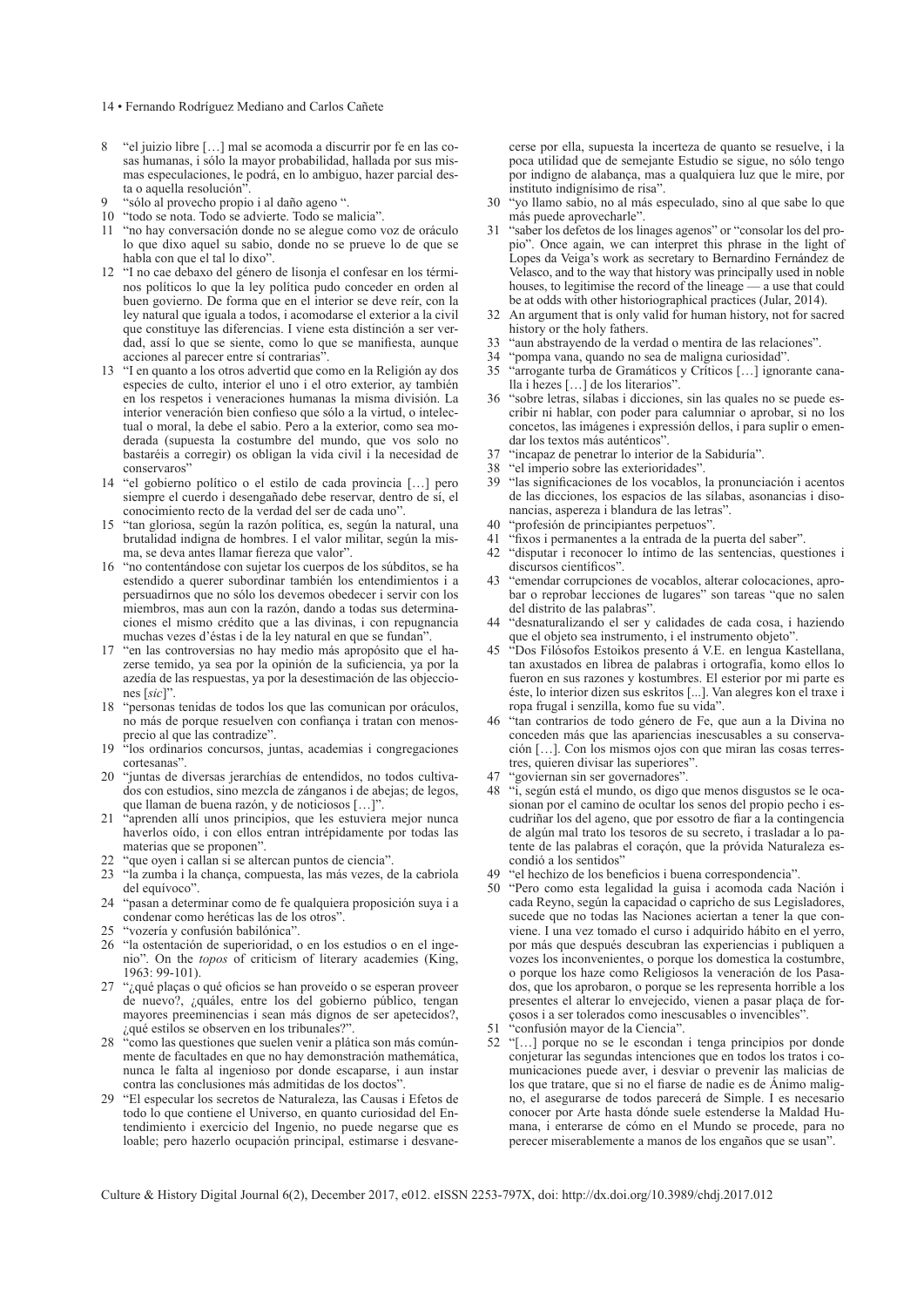- 53 "mal puede sentir su ruina el que no la tiene por tal, i mal desazonarse con representación alguna de la gravedad de la mental Blasfemia el que no reconoce Soberano Sujeto de quien blasfemar […]. A nadie perturba lo que no cree".
- 54 "temor alguno de la Primera Causa".<br>55 "sólo a las Segundas Causas conoce
- 55 "sólo a las Segundas Causas conocen por principio i fin, circularmente incesable, de todo lo Criado".
- 56 "los doctísimos varones, […] cuya profesión es el tratarlo[…]".
- 57 sino "a puros indicios de Razón i conjeturas prudenciales".
- 58 "que tengan las repúblicas, los ministros i los príncipes poder i autoridad de la naturaleza o de su Autor para calificar i diferenciar la sangre (cosa que, apurándola bien, ni la misma naturaleza, ni aun toda la omnipotencia de su Autor, la puede hazer sin diferenciar la especie)".

## **References**

- Acquier, Marie-Laure (2000) "Los tratados en prosa de Antonio López de Vega: aproximación al discurso político en el siglo XVII". *Cuadernos de Historia Moderna*, 24: 11-31.
- Biagioli, Mario (2008) *Galileo cortesano: la práctica de la ciencia en la cultura del absolutismo*. Katz, Buenos Aires (Spanish translation of *Galileo Courtier. The Practice of Science in the Culture of Absolutism*, University of Chicago Press, Chicago, 1993).
- Bireley, Robert (2007) "Redefining Catholicism: Trent and beyond". In *The Cambridge History of Christianity: Reform and Expansion 1500-1660*, edited by Po-Chia Hsia, R. Cambridge University Press, Cambridge: 145-161.
- Boer, Wietse de (2001) *The Conquest of the Soul: Confession, Discipline, and Public Order in Counter-Reformation Milan*. Brill, Leiden.
- Boyle, Robert (1690) *The Christian virtuoso, shewing that by being addicted to experimental philosophy, a man is rather assisted than indisposed to be a good Christian*. In the Savoy, Edward Jones for John Taylor-John Wyatt.
- Bouza, Fernando (2000) *Portugal no tempo dos Filípes. Política, cultura, representações (1580-1668)*. Cosmos, Lisboa.
- Campanella, Tommaso (2004) *L'ateismo trionfato, ovvero Riconoscimento filosofico della Religione Universale contra l'antichristianesmo macchiavellesco*, edited by Ernst, Germana. Scuola Normale Superiore, Pisa.
- Cano, Melchor (2006) *De locis theologicis*, edited by Belda, Juan. B.A.C., Madrid.
- Cañete, Carlos and Torres, Jorge de (2017) "The Politics of Domination in Missionary and Royal Architecture". In *The Archaeology of the Jesuit Missions in Ethiopia (1557-1632)*, edited by Fernández, V. M.; Torres, J. de; Martínez d'Alòs-Moner, A. and Cañete, C. (auths.). Brill, Leiden: 439-456.
- Cardoso, Sérgio (2009) "On Skeptical Fideism in Montaigne's *Apology for Raymond Sebond*". In *Skepticism in the Modern Age. Building on the Work of Richard Popkin*, edited by R. Maia Neto, J.R., Laursen, J.C. and Paganini, G. Brill, Leiden: 71-82.
- Carolino, Luís Miguel (2007) "Mathematics and the Late Aristotelian Theory of Science: The '*Quaestio de Certitudine Mathematicarum*' in Seventeenth-Century Portuguese Universities". In *Más allá de la Leyenda Negra. España y la Revolución Científica. Beyond the Black Legend: Spain and the Scientific Revolution*, edited by Navarro Brotóns, Victor and Eamon, William. Universitat de Valéncia-CSIC, Valencia: 399-411.
- Clark, Stuart (1997) *Thinking with Demons: the Idea of Witchcraft in Early Modern Europe*. Oxford University Press, New York.
- Crombie, Alistair C. (1996) *Science, Art, and Nature in Medieval and Modern Thought.* Hambledon Press, London.
- Ditchfield, Simon (2004) "Of Dancing Cardinals and Mestizo Madonnas. Reconfiguring the History of Roman Catholicism in the Early Modern Period". *Journal of Early Modern History*, 8: 386-408.
- Ditchfield, Simon (2013) "Tridentine Catholicism". In *The Ashgate Research Companion to the Counter-Reformation*, edited by Bamji, A., Janseen, G.H. and Laven, M. Ashgate, Surrey.
- Eire, Carlos M. N. (2016) *Reformations. The Early Modern World, 1450-1650.* Yale University Press, New Haven, London.
- Elias, Norbert (2000 [1939]) *The Civilizing Process. Sociogenetic and Psychogenetic Investigations*. Blackwell, Oxford.
- Galán Melo, Sixto (1992) "Ideas ortográficas en Gonzalo Coreas". In *Actas del II Congreso Internacional de Historia de la Lengua*, edited by Ariza Viguera, Manuel and Cano Aguilar, Rafael, vol. 1, Asociación de Historia de la Lengua Española, Madrid: 265-272.
- García-Arenal, Mercedes (editora) (2013) "Taqqiya: Disimulo Legal"*. Al-Qantara,* 34, 2: 345-546.
- García-Arenal, Mercedes (2016) "Introduction". In *After Conversion: Iberia and the Emergence of Modernity*, edited by García-Arenal, M. Brill, Leiden: 1-18.
- García Gómez, Ángel M. (1984) *The Legend of the Laughing Philosopher and its Presence in Spanish Literature (1500-1700)*. 2nd ed., Servicio de Publicaciones de la Universidad de Córdoba, Córdoba.
- Gerbier, Laurent (2009) "Une méthode pour interpréter les histoires: Machiavel et Jean Bodin". *Revue de Métaphysique et de Morale*, 62: 151-162.
- Gracián de la Madre de Dios, Fray Jerónimo (1978) *Diez lamentaciones del miserable estado de los atheístas de nuestros tiempos*. In *Beatus vir. Carne de hoguera. Constantino Ponce de la Fuente y Fray Jerónimo Gracián de la Madre de Dios*. Editora Nacional, Madrid.
- Hazard, Paul (1935) *La crise de la conscience européenne, 1680- 1715*. Boivin et Cie, Paris.
- Jones, Howard (1981) *Pierre Gassendi's Institutio Logica, 1658*. Van Gorcum, Assen.
- Joy, Lynn Sumida (1987) *Gassendi the Atomist. Advocate of History in an Age of Science*, Cambridge University Press, Cambridge.
- Jular Pérez-Alfaro, Cristina (2014) "La importancia de ser antiguo. Los Velasco y su construcción genealógica". In *La memoria de los antepasados. La construcción de la nobleza en la Baja Edad Media*, edited by Acosta, A.; Prieto Lasa, J. R. and Díaz de Durana, J.R. Marcial Pons, Madrid.
- King, Willard F. (1963) *Prosa novelística y academias literarias en el siglo XVII*. Anejos del Boletín de la Real Academia Española, Madrid.
- Korreas, Gonzalo (1630) *Ortografía kastellana, nueva i perfeta [...], i eL Manual de Epíkteto i la Tabla de Kebes, filósofos estoikos*. Xazinto Tabernier, Salamanka.
- La Mothe Le Vayer, François de [Orasius Tubero] (1630) [1604] *Quatre dialogues faits à l'imitation des anciens*. Jean Sarius, Francfort.
- La Mothe Le Vayer, François de [Orasius Tubero] (1633) [1606] *Cinq autres dialogues du mesme auteur, faits comme les precedents à l'imitation des anciens*. Jean Sarius, Francfort.
- Libera, Alain de (2015) *L'invention du sujet moderne. Cours du Collège de France 2013-1014*. Vrin, Paris.
- Lopes da Veiga, António (1641) *Heráclito i Demócrito de nuestro siglo. Descrívese su legítimo filósofo. Diálogos morales sobre tres materias, la nobleza, la riqueza i las letras*. Diego Díaz de la Carrera, Madrid.
- Lopes da Veiga, António (1653) *El perfeto señor, sueño político. Con otros varios discursos y últimas poesías*. Gabriel de León, Madrid (1º ed., Viuda de Alonso Martín, Madrid, 1526).
- Lopes da Veiga, António (1935) *Paradoxas racionales, escritas en forma de diálogos del género narrativo la primera, del activo las demás, entre un cortesano i un filósofo*, edited by Buceta, Erasmo. Imprenta de la Librería y Casa Editorial Hernando, Madrid.
- Magnard, Pierre (1987) "Pascal et le sens du vide". *Baroque,* 12. doi: [10.4000/baroque.580.](http://dx.doi.org/10.4000/baroque.580)
- Malcolm, Noel (2002) "Hobbes's Science of Politics and his Theory of Science". In *Aspects of Hobbes*. Oxford University Press, Oxford: 146-155.
- Maravall, José Antonio (1966) *Antiguos y modernos: la idea de progreso en el desarrollo inicial de una sociedad*. Sociedad de Estudios y Publicaciones, Madrid.
- Martin, John (1997) "Inventing Sincerity, Refashioning Prudence: The Discovery of the Individual in Renaissance Europe". *The American Historical Review*, 102, 5: 1309-1342.

Culture & History Digital Journal 6(2), December 2017, e012. eISSN 2253-797X, doi:<http://dx.doi.org/10.3989/chdj.2017.012>